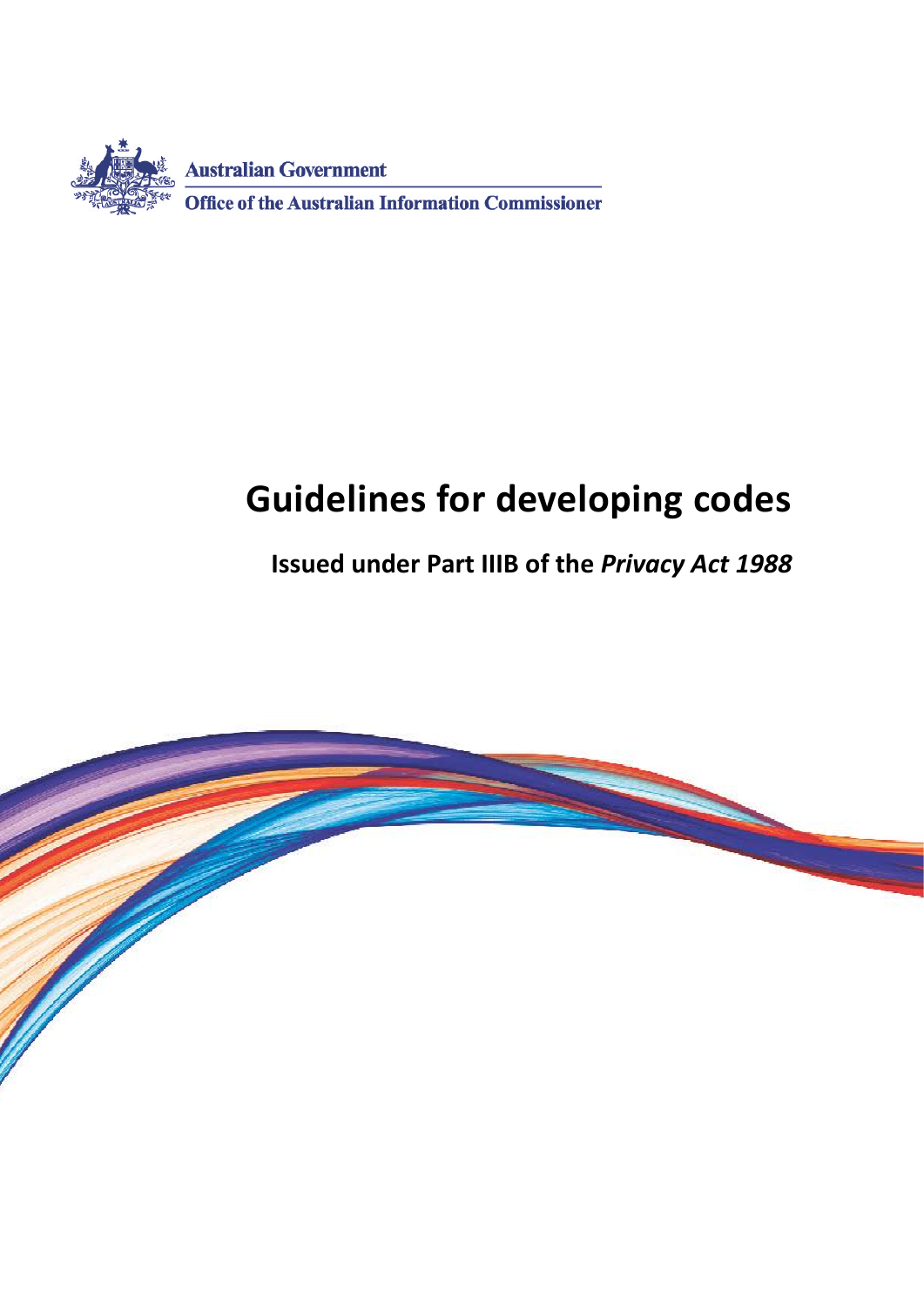The Office of the Australian Information Commissioner (OAIC) was established on 1 November 2010 by the *Australian Information Commissioner Act 2010*.

All OAIC publications can be made available in a range of accessible formats for people with disabilities. If you require assistance, pleas[e contact the OAIC.](https://www.oaic.gov.au/about-us/contact-us)

Date of initial publication: September 2013

#### **Creative Commons**

With the exception of the Commonwealth Coat of Arms, and to the extent that copyright subsists in a third party, this report, its logo and front page design are licensed under a Creative Commons Attribution 3.0 Australia licence [\(http://creativecommons.org/licenses/by/3.0/\)](http://creativecommons.org/licenses/by/3.0/).

To the extent that copyright subsists in third party quotes and diagrams it remains with the original owner and permission may be required to reuse the material.

Content from these guidelines should be attributed as: Office of the Australian Information Commissioner, *Guidelines for developing codes* – *issued under Part IIIB of the Privacy Act 1988*.

Enquiries regarding the licence and use of the guidelines are welcome at:

Office of the Australian Information Commissioner GPO Box 5218 Sydney NSW 2001 Telephone: 02 9284 9800 Email: [enquiries@oaic.gov.au](mailto:enquiries@oaic.gov.au) Web: [www.oaic.gov.au](http://www.oaic.gov.au/)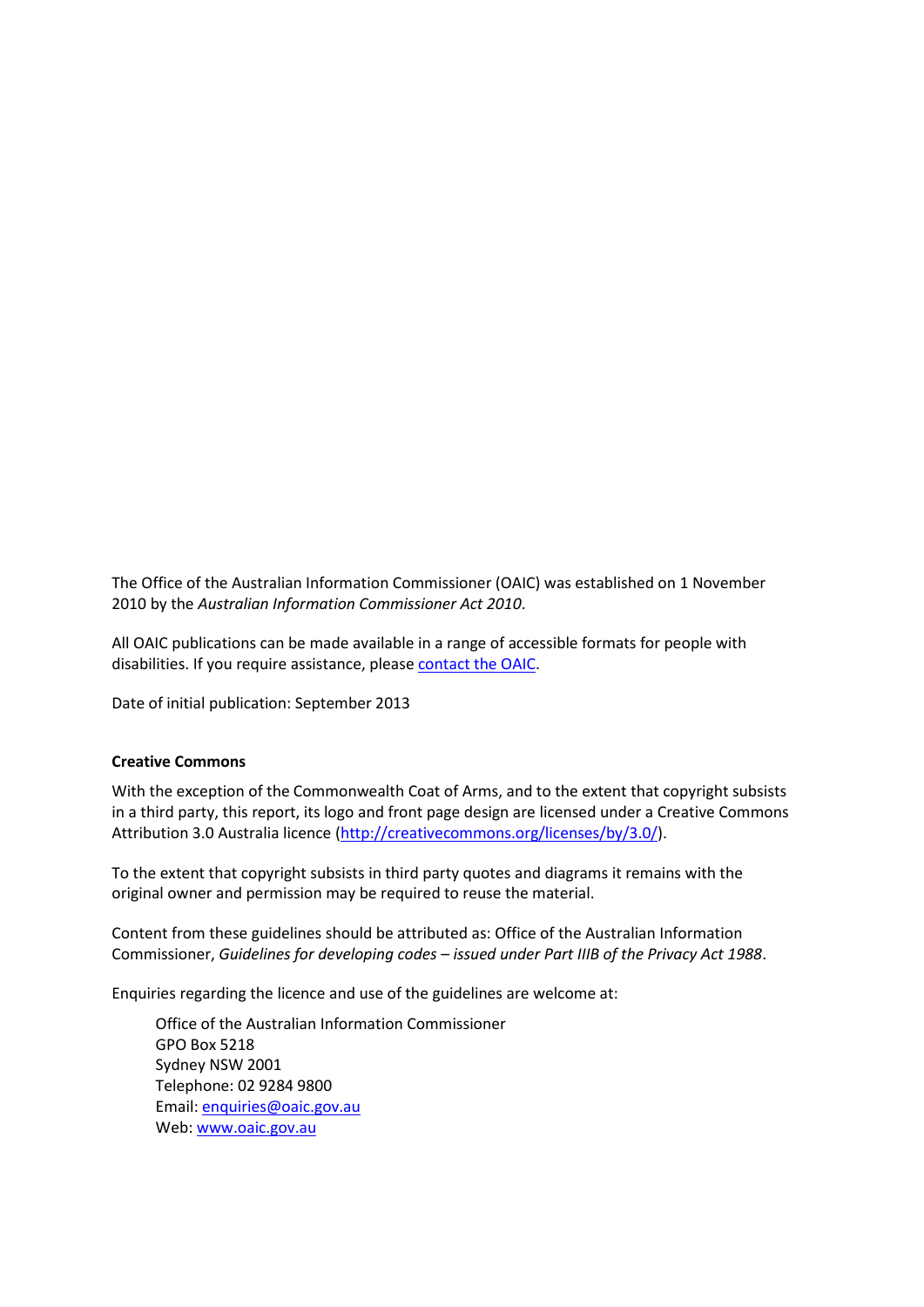# **Contents**

| Getting help - what the Office of the Australian Information Commissioner can do  5  |
|--------------------------------------------------------------------------------------|
|                                                                                      |
|                                                                                      |
|                                                                                      |
|                                                                                      |
|                                                                                      |
|                                                                                      |
|                                                                                      |
|                                                                                      |
|                                                                                      |
|                                                                                      |
|                                                                                      |
|                                                                                      |
|                                                                                      |
| 18                                                                                   |
|                                                                                      |
| Part 4 - Standardised internal privacy complaint handling 21                         |
|                                                                                      |
| Developing procedures for standardised internal handling of privacy complaints  22   |
|                                                                                      |
|                                                                                      |
|                                                                                      |
| Matters the Information Commissioner will consider in deciding whether to register a |
|                                                                                      |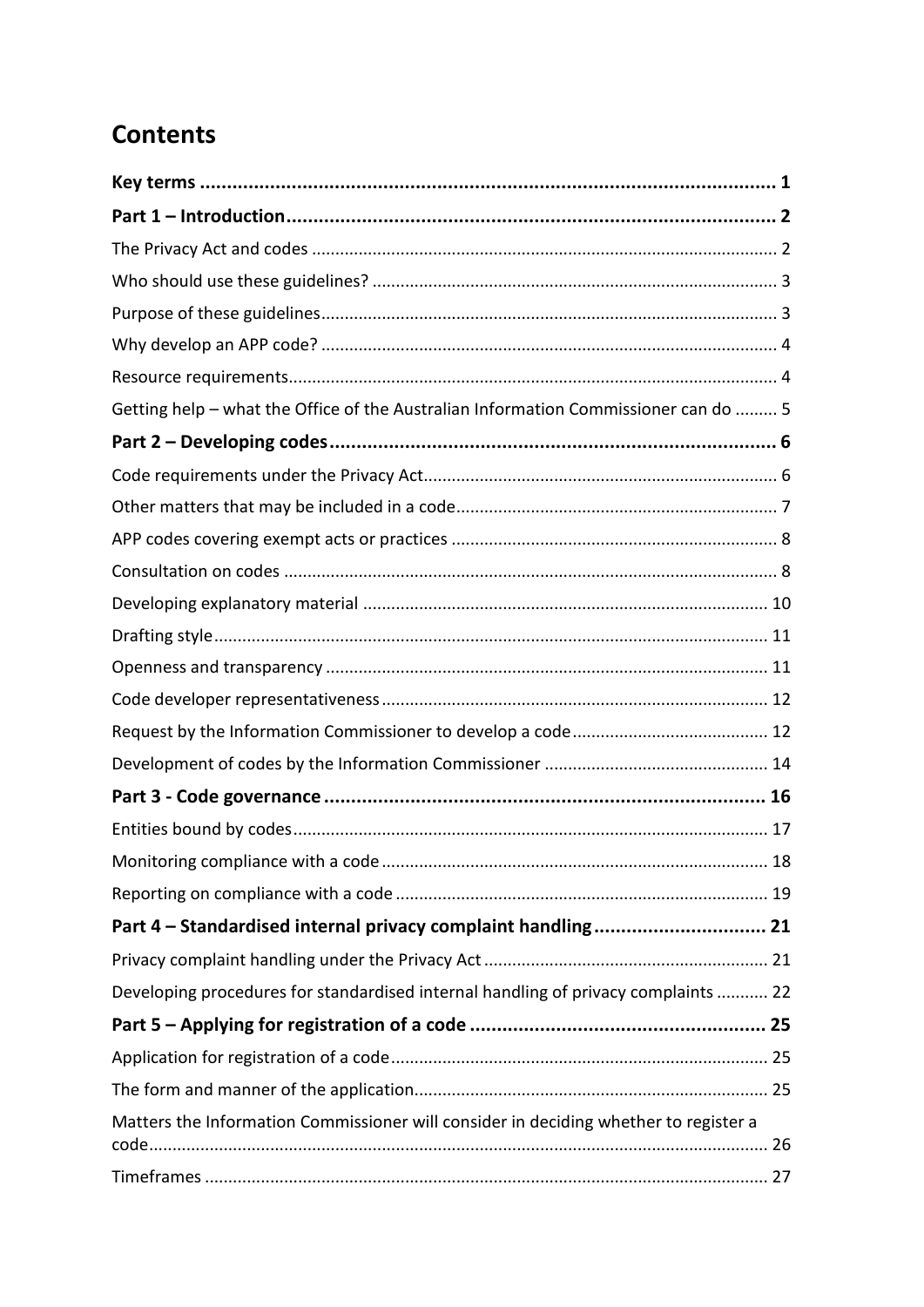| Part 6 – Reviewing, varying and removing registered codes  29              |  |
|----------------------------------------------------------------------------|--|
|                                                                            |  |
|                                                                            |  |
| The form and manner of the application to vary a registered code  31       |  |
|                                                                            |  |
| The form and manner of the application to remove a registered APP code  33 |  |
|                                                                            |  |
|                                                                            |  |
|                                                                            |  |
|                                                                            |  |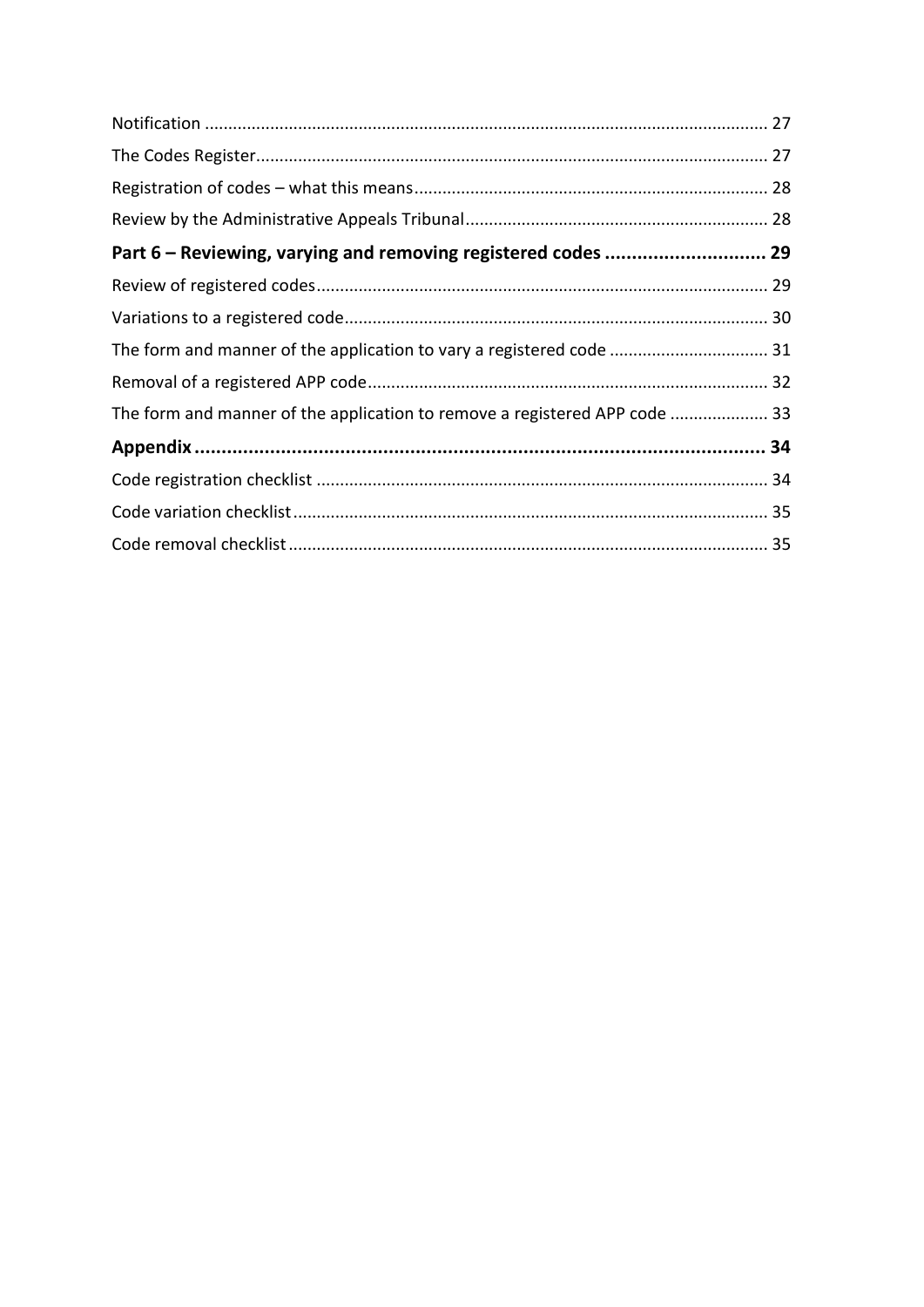# <span id="page-4-0"></span>**Key terms**

#### **The following terms used in these Guidelines are defined in s 6(1) of the** *Privacy Act 1988* **(Privacy Act):**

Agency; APP code developer; APP entity; credit provider; credit reporting body; credit reporting complaint; CR code developer; entity<sup>[1](#page-21-1)</sup>; personal information

#### **The following terms used in these Guidelines are also defined in the Privacy Act (other than in s 6(1)):**

**APP code** has the meaning given in s 26C of the Privacy Act

**Australian Privacy Principles** is defined in s 14 of the Privacy Act as the principles set out in Schedule 1 to the Act<sup>[2](#page-4-1)</sup>

**Codes Register** has the meaning given by s 26U of the Privacy Act

**CR code** has the meaning given by s 26N of the Privacy Act

**Organisation** has the meaning given by ss 6C and 6E of the Privacy Act

**Original registered code** has the meaning given by ss 26J(6) and 26T(5) of the Privacy Act

**Registered APP code** has the meaning given by s 26B of the Privacy Act

**Registered CR code** has the meaning given by s 26M of the Privacy Act.

#### **The following terms used in the Guidelines are not defined in the Privacy Act:**

**Code** means either an APP code or the CR code

**Code administrator** (or **code administration committee**) is a body established to oversee the operation (including monitoring and reporting), of a code.

**Code developer** (or **code development committee)** is a body that has responsibility for developing and seeking approval for the registration of a code.

**Minister** means the Commonwealth Attorney-General

**Privacy complaint** means a complaint about the handling of personal information. This includes credit reporting complaints relating to the CR code.

<span id="page-4-2"></span><span id="page-4-1"></span>

Entity includes entities regulated by the credit reporting provisions in Part IIIA of the Privacy Act.<br>The APPs set out standards, rights and obligations in relation to the handling and maintenance of personal information by APP entities, including dealing with privacy policies and the collection, storage, use, disclosure, quality and security of personal information, and access and correction rights of individuals in relation to their personal information.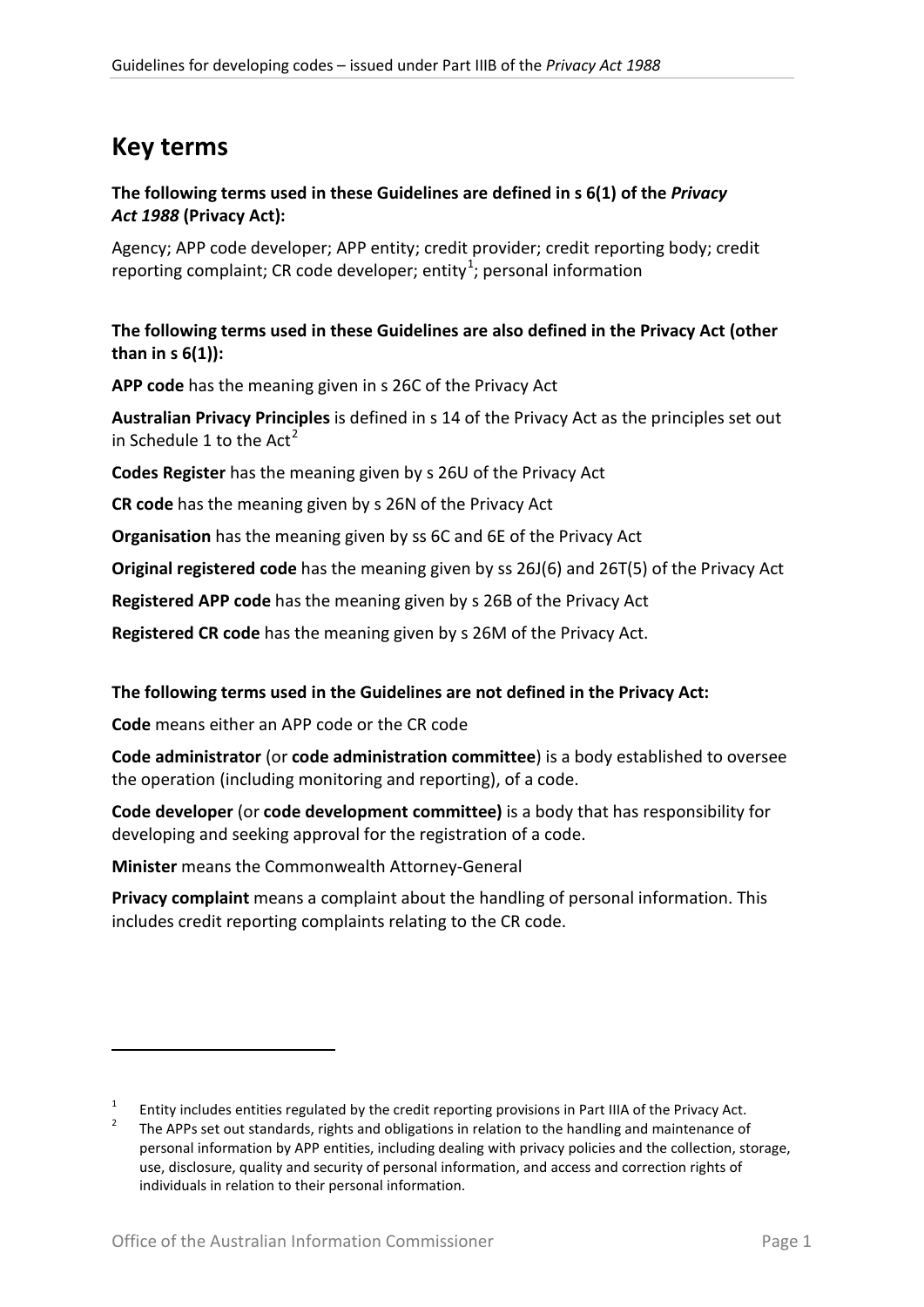# <span id="page-5-0"></span>**Part 1 – Introduction**

# <span id="page-5-1"></span>**The Privacy Act and codes**

1.1 The *[Privacy Act 1988](http://www.comlaw.gov.au/Series/C2004A03712)* (Privacy Act)[3](#page-4-2) contains 13 Australian Privacy Principles (APPs), which regulate the handling of personal information. The APPs apply to 'APP entities', which includes most Australian and Norfolk Island government agencies and many private sector and not for profit organisations. Part IIIA of the Privacy Act regulates the handling of consumer credit-related information and applies to credit reporting bodies (CRBs), credit providers and other entities in relation to their handling of consumer credit-related information.

1.2 Under Part IIIB of the Privacy Act, the Australian Information Commissioner (the Information Commissioner)<sup>[4](#page-5-2)</sup> can approve and register enforceable codes which are developed by entities on their own initiative or on request from the Information Commissioner, or developed by the Information Commissioner directly.

1.3 An APP entity (or a body or association representing them) can develop a written code of practice for the handling of personal information, called an APP code. An APP code sets out how one or more of the APPs are to be applied or complied with, and the APP entities that are bound by the code.

1.4 The Privacy Act also requires the development of a code of practice about credit reporting, called the CR code. The CR code sets out how the Privacy Act's credit reporting provisions are to be applied or complied with by CRBs, credit providers and other entities bound by Part IIIA. There must always be a registered CR code.

1.5 The purpose of a code is to provide individuals with transparency about how their information will be handled. Codes do not replace the relevant provisions of the Privacy Act, but operate in addition to the requirements of the Privacy Act. A code cannot lessen the privacy rights of an individual provided for in the Privacy Act. Registered codes are disallowable legislative instruments.

1.6 An entity bound by a registered code must not do an act, or engage in a practice, that breaches that code (ss 26A (APP codes) and 26L (CR code)). A breach of a registered code will be an interference with the privacy of an individual under s13 of the Privacy Act and subject to investigation by the Information Commissioner under Part V of the Privacy Act.

In this guide, unless otherwise indicated, any references to sections of an Act are to sections of the

<span id="page-5-3"></span><span id="page-5-2"></span>*Privacy Act 1988* as amended by the *Privacy Amendment (Enhancing Privacy Protection) Act 2012.*<br>The Australian Information Commissioner is the head of the Office of the Australian Information Commissioner. The Information Commissioner is supported by two other statutory officers: the Privacy Commissioner and the Freedom of Information Commissioner. More information is available at: [www.oaic.gov.au.](http://www.oaic.gov.au/)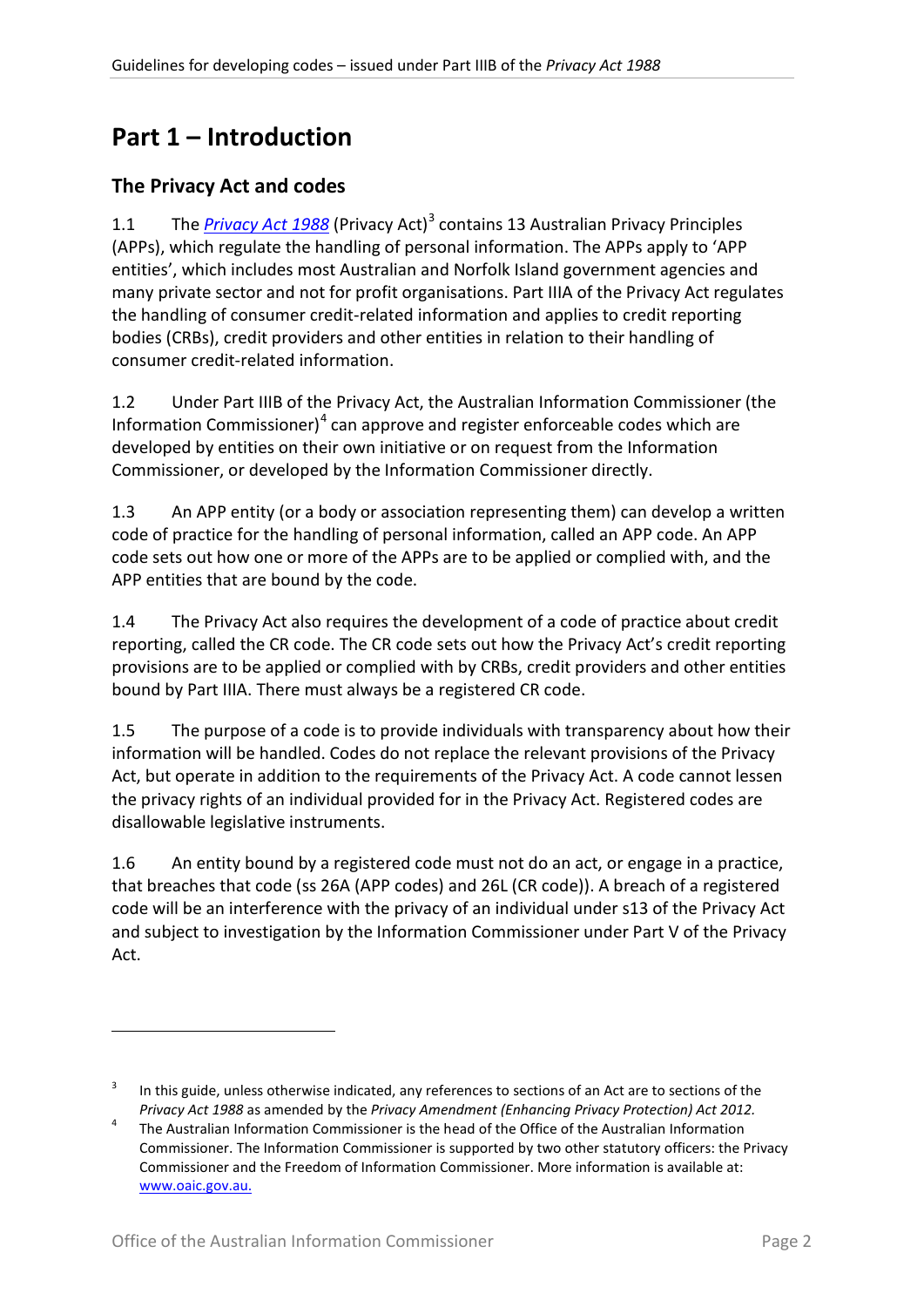1.7 As a breach of any provision of a registered code is an interference with the privacy of an individual, a code should limit itself to provisions which outline the specific obligations of entities' bound by the code. For example, for APP codes this would cover obligations to apply or comply with one or more APPs or to meet higher standards of personal information handling than required by one or more of the APPs. It would also cover governance or administrative items that must be included in a code (s26C(2)), or which are directly related to the handling of personal information by entities bound by the code. Other administrative and governance issues should be dealt with separately (see Part 3 on Code governance).

1.8 Section 26V of the Privacy Act provides the Information Commissioner with the power to make written guidelines relating to codes.<sup>[5](#page-5-3)</sup> In deciding whether to register a code, the Information Commissioner will consider whether the code meets the requirements set out in Part IIIB of the Privacy Act and the requirements set out in these guidelines.

# <span id="page-6-0"></span>**Who should use these guidelines?**

1.9 These guidelines should be used by entities that are:

- considering developing a code
- developing a code on their own initiative or following a request from the Information Commissioner
- a code administrator (persons or bodies responsible for overseeing the ongoing administration of a code).

# <span id="page-6-1"></span>**Purpose of these guidelines**

1.10 These guidelines:

1

- will assist an APP entity to decide whether it is appropriate for them to develop an APP code
- clarify when the Information Commissioner will request an entity to develop a code, or when the Information Commissioner will develop a code on his or her own initiative
- outline matters that need to be addressed in the development and registration of a code
- outline matters related to reviewing, varying and removing registered codes.

<span id="page-6-2"></span><sup>&</sup>lt;sup>5</sup> Under subsection 28(1)(c)(ii)–(iv), the Information Commissioner also has guidance related functions for promoting an understanding and acceptance of a registered APP code and the registered CR code.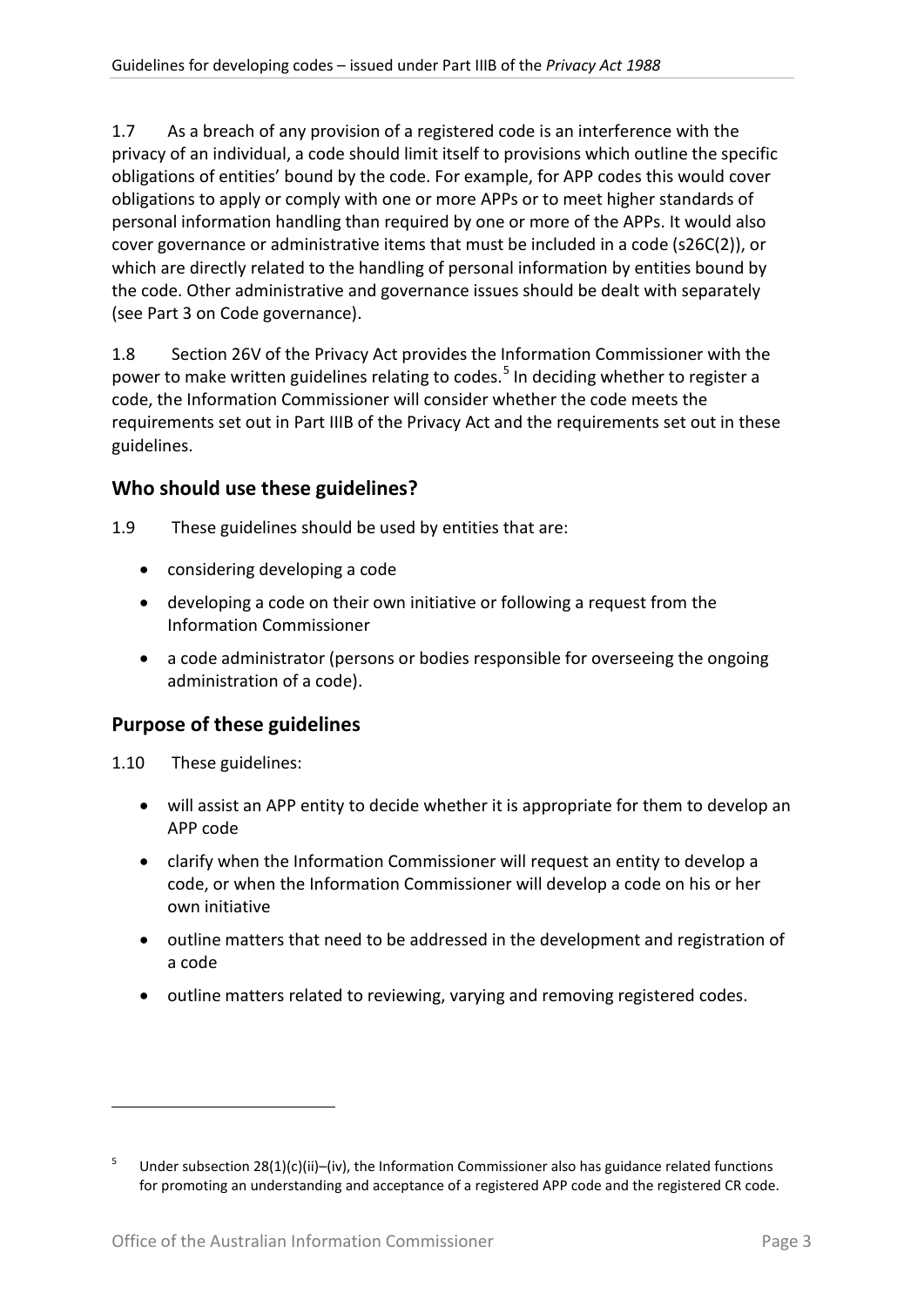# <span id="page-7-0"></span>**Why develop an APP code?**

1.11 The primary purpose of an APP code is to set out how one or more of the APPs are to be applied or complied with. An APP code may also impose additional requirements to those in the APPs and/or cover certain exemptions. As such, reasons for developing an APP code may include:

- providing greater clarity of how particular APPs are applied or complied with in a specific industry context or in relation to new and emerging technologies which entities bound by the code utilise
- incorporating higher standards for privacy protection than the Privacy Act requires, including covering certain exempt acts or practices or providing for additional obligations to those in the APPs or Part IIIA $<sup>6</sup>$  $<sup>6</sup>$  $<sup>6</sup>$ </sup>
- assisting in promoting cultural change in an industry sector in relation to personal information handling.
- 1.12 In deciding whether to develop an APP code, an entity should also consider:
	- whether existing legislation, regulation or a code covers the same or similar topics that may negate the need to develop an APP code or may be suitable for adoption without the need to develop a separate APP code
	- whether entities that will be bound by the APP code have sufficient resources to implement the code's requirements and whether there are sufficient resources available to develop and administer the APP code.

1.13 Entities planning to develop an APP code are encouraged to first gain a detailed understanding of the Privacy Act, in particular, the APPs. Information to assist entities is available on the [Office of the Australian Information Commissioner \(OAIC\) website.](http://www.oaic.gov.au/)

1.14 An entity that develops a code should have in place properly resourced administrative mechanisms to develop the code. This may include an entity using a code developer or forming a code development committee or some other administrative mechanism to manage the development of a code. Where possible, this mechanism should include relevant stakeholder groups and be transparent in its operations.

# <span id="page-7-1"></span>**Resource requirements**

1

1.15 Developing and implementing a code requires resources. A code developer must determine how these resources are obtained and managed at the time of the code's development. The following list outlines where resources may need to be allocated:

- investigating the need for a code
- establishing an administrative mechanism responsible for developing the code

<span id="page-7-2"></span> $6$  • For example, this would allow entities and industries which operate in overseas jurisdictions, where higher privacy standards apply, to match those higher standards in their Australian operations.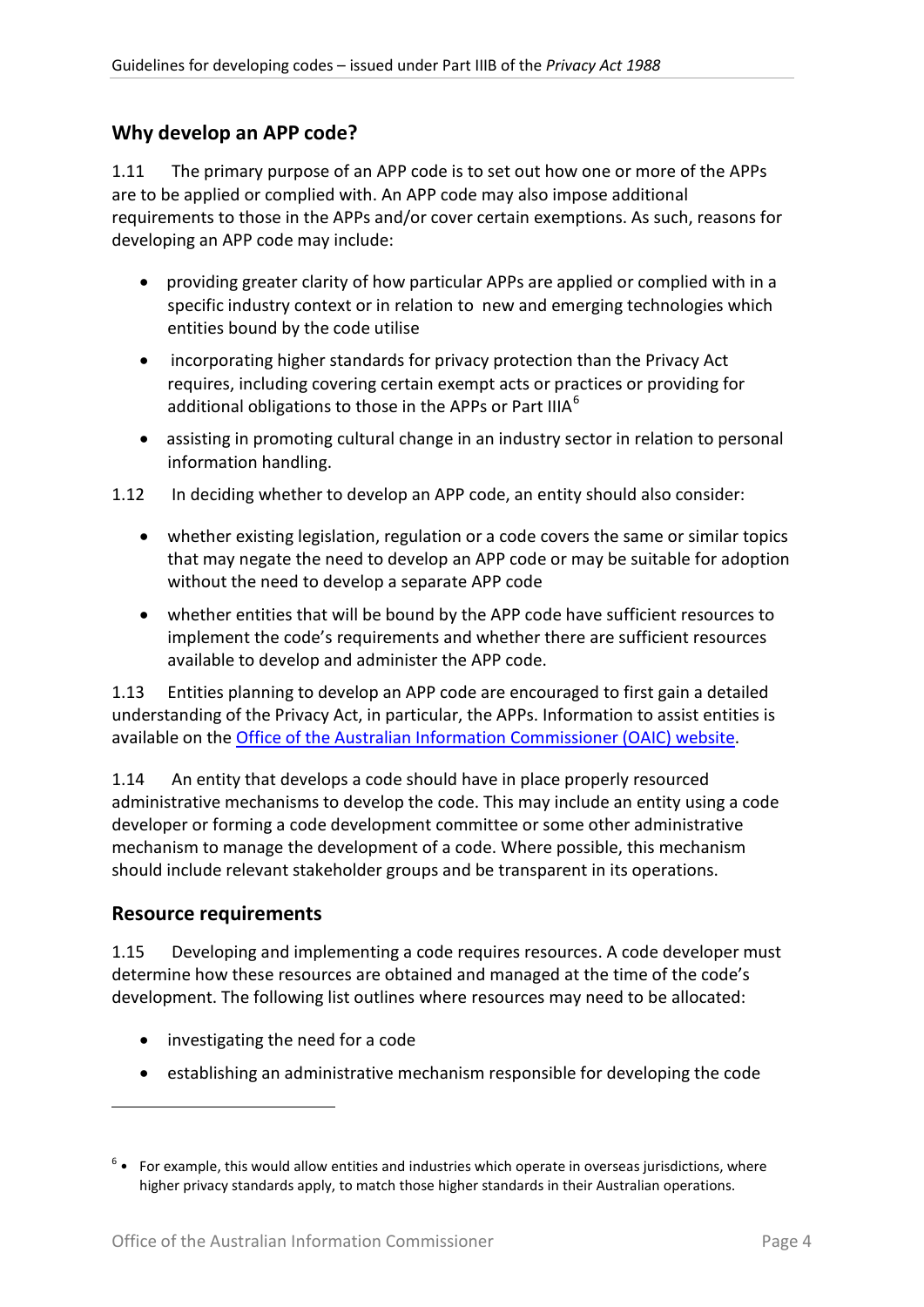- scoping and drafting the code
- seeking legal or professional advice
- involving stakeholders (including consumers) in effective consultations on the draft code
- establishing and financing a code administrator to oversee the operation of the code, including reporting on the operation of the code and initiating regular reviews of the code
- maintaining information about the code on a website, including a list of the entities bound by the code, where relevant.

# <span id="page-8-0"></span>**Getting help – what the Office of the Australian Information Commissioner can do**

1.16 A code developer should notify the Information Commissioner of their intention to develop a code. A code developer should also keep the Information Commissioner informed throughout the code development process.

1.17 In the first instance, a code developer should consult these guidelines, the Privacy Act and related publications. Additionally, OAIC staff may be able to provide some general (non-legal) advice to a code developer and a code administrator. However, any advice would not fetter the discretion of the Information Commissioner in deciding whether to register the code.

1.18 If requested, the OAIC will provide a link from its website to assist stakeholder consultation.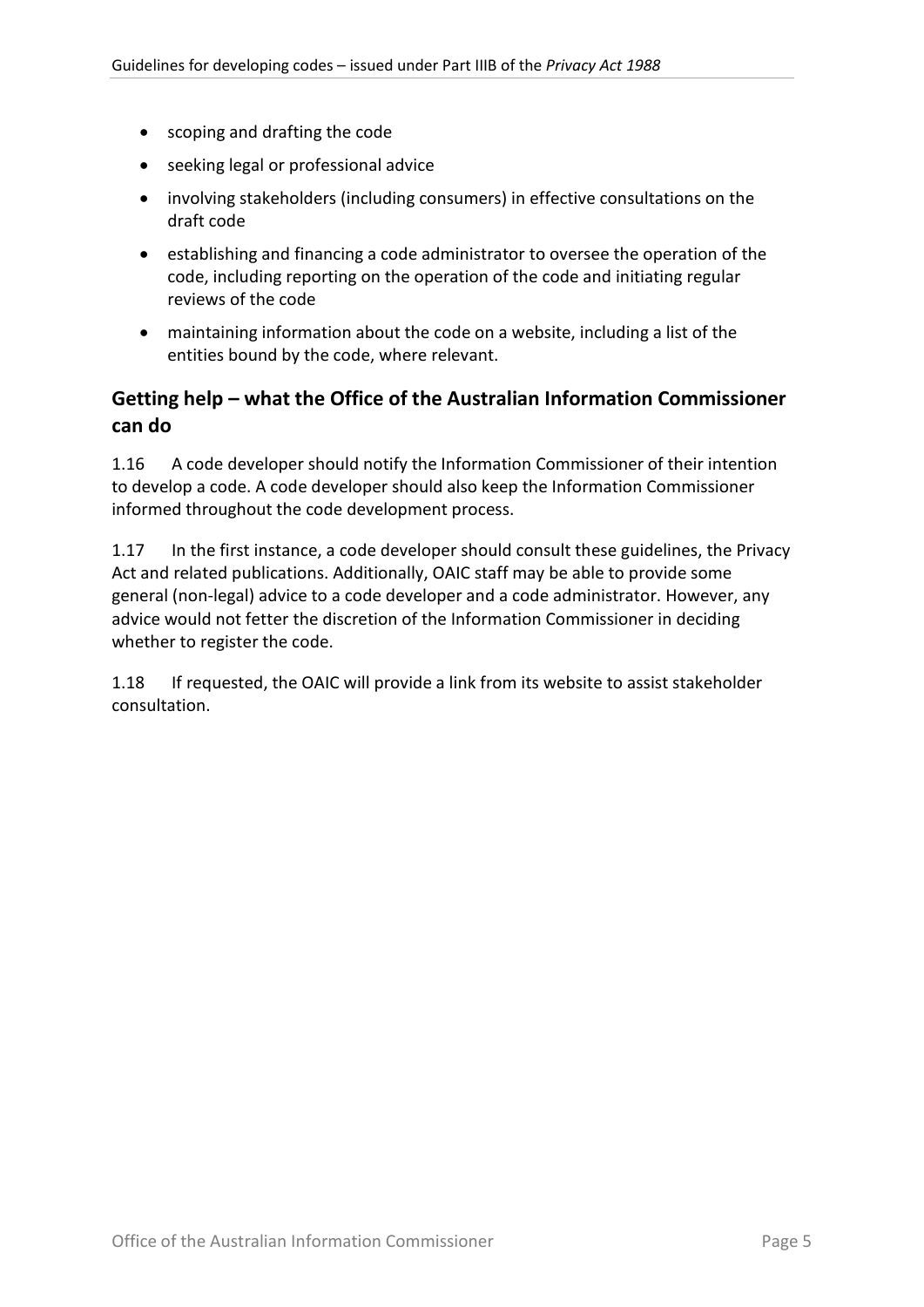# <span id="page-9-0"></span>**Part 2 – Developing codes**

# <span id="page-9-1"></span>**Code requirements under the Privacy Act**

2.1 The Privacy Act sets out minimum requirements of what must be included in an APP code and the CR code. It also sets out other matters that may be included in an APP code and the CR code.

2.2 An APP or CR code does not replace the relevant provisions of the Privacy Act, but operates in addition to the requirements of the Privacy Act.

2.3 As a breach of any provision of a registered code is an interference with the privacy of an individual, a code should limit itself to provisions which outline the specific privacy-related obligations of entities' bound by the code and any mandatory requirements under the Privacy Act. To the extent that a code developer wishes to deal with matters that are unrelated to information privacy when developing a code, these matters should not form part of the code to be registered by the Information Commissioner.

#### *APP codes*

2.4 An APP code developer may develop an APP code either on their own initiative or following a request from the Information Commissioner (ss 26E(1)and 26E(2)).

2.5 Section 26C outlines what an APP code must do and what other matters it may deal with. An APP code must:

- be in writing
- be about information privacy
- set out how one or more of the APPs are to be applied or complied with
- specify the APP entities that are bound by the code, or a way of determining the APP entities that are bound by the code
- set out the period during which the code is in force (which must not start before the day the code is registered on the Code Register). For example, the code will be in force for 5 years from the day of registration.

2.6 Generally, an APP code will commence operation on registration. Similarly, a code will continue to be in force until it is removed from the register. However, a code developer may specify a period for which the code will be in force.

#### *The CR code*

2.7 The Information Commissioner may request an appropriate entity to develop the CR code (s 26P(1)).

2.8 The CR code must:

• be in writing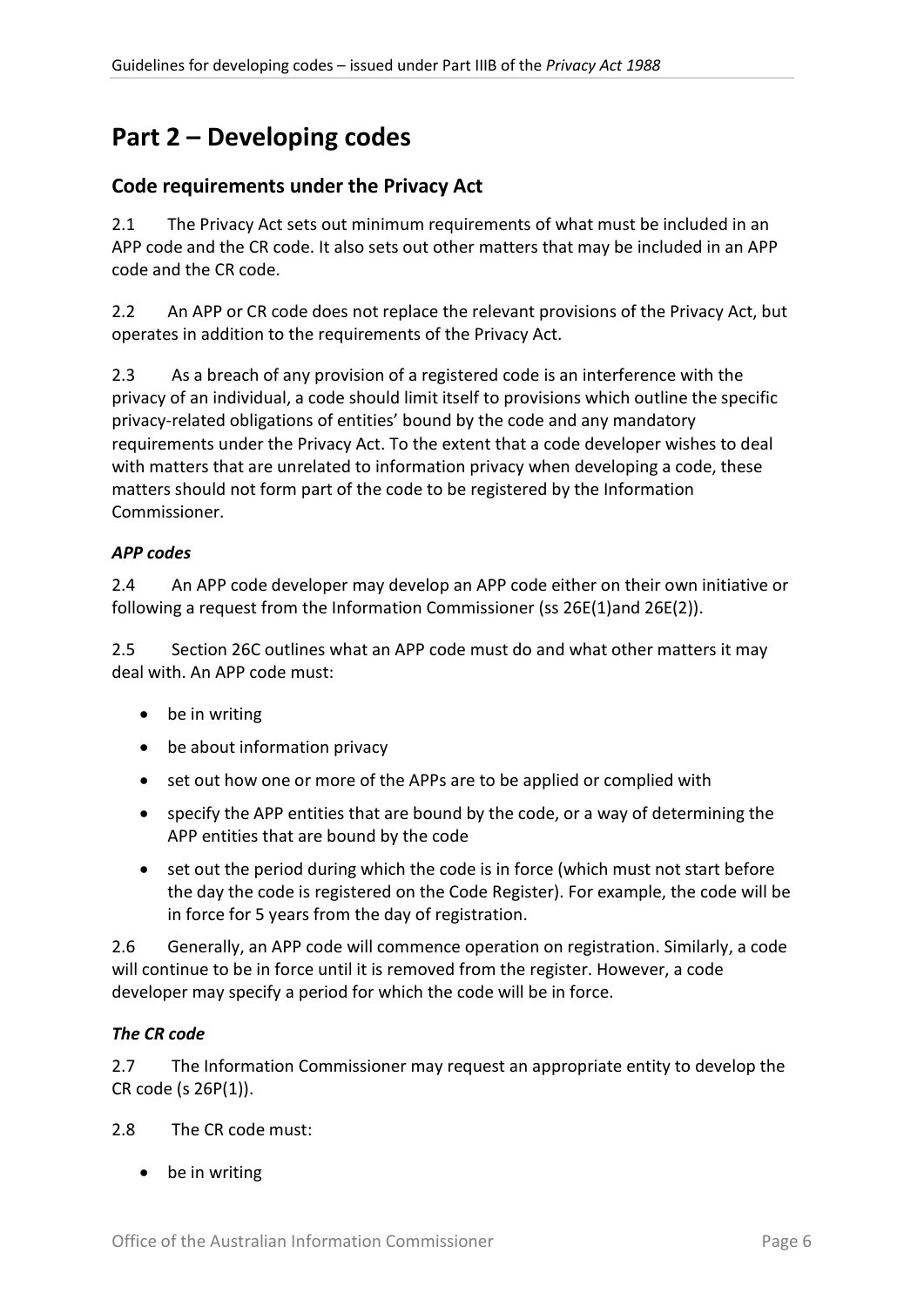- be about credit reporting
- set out how the provisions of Part IIIA are to be applied or complied with
- make provision for, or in relation to, matters required or permitted by Part IIIA to be provided for by the registered CR code
- bind all CRBs
- specify credit providers and other entities bound by the code, or specific parts of the code, or specify a way of determining those entities. The CR code should bind all credit providers and other entities subject to Part IIIA in whole or in part.

2.9 The CR code does not need to deal with all the provisions of Part IIIA. However, there are provisions in Part IIIA which specify matters that must be contained in the CR code, or matters which the CR code is permitted to address. The Explanatory Memorandum to the Privacy Amendment (Enhancing Privacy Protection) Bill 2012 also specifies matters which the CR code is expected to deal with.<sup>[7](#page-7-2)</sup>

# <span id="page-10-0"></span>**Other matters that may be included in a code**

#### *APP codes*

1

- 2.10 Section 26C(3) states that an APP code may:
	- impose additional requirements to those imposed by one or more of the APPs, so long as the additional requirements are not contrary to, or inconsistent with, any of the APPs
	- cover exempt acts or practices (discussed below)
	- deal with the internal handling of privacy complaints by all the entities bound by the code and provide for reporting to the Information Commissioner about those complaints (see Part 4)
	- deal with any other relevant matters. These must be relevant to privacy in general and the APPs in particular.

2.11 Section 26C(4) states that an APP code may also be expressed to apply to any one or more of the following:

- all personal information or a specified type of personal information
- a specified activity, or a specified class of activities, of an APP entity
- a specified industry or profession, or a specified class of industries or professions
- APP entities that use technology of a specified kind.

2.12 The purpose of the code will generally dictate the types of personal information, activities, industry or technology that the code covers.

<span id="page-10-1"></span><sup>&</sup>lt;sup>7</sup> Explanatory Memorandum, p 208, available at [www.aph.gov.au/Parliamentary\\_Business/Bills\\_Legislation/Bills\\_Search\\_Results/Result?bId=r4813.](http://www.aph.gov.au/Parliamentary_Business/Bills_Legislation/Bills_Search_Results/Result?bId=r4813)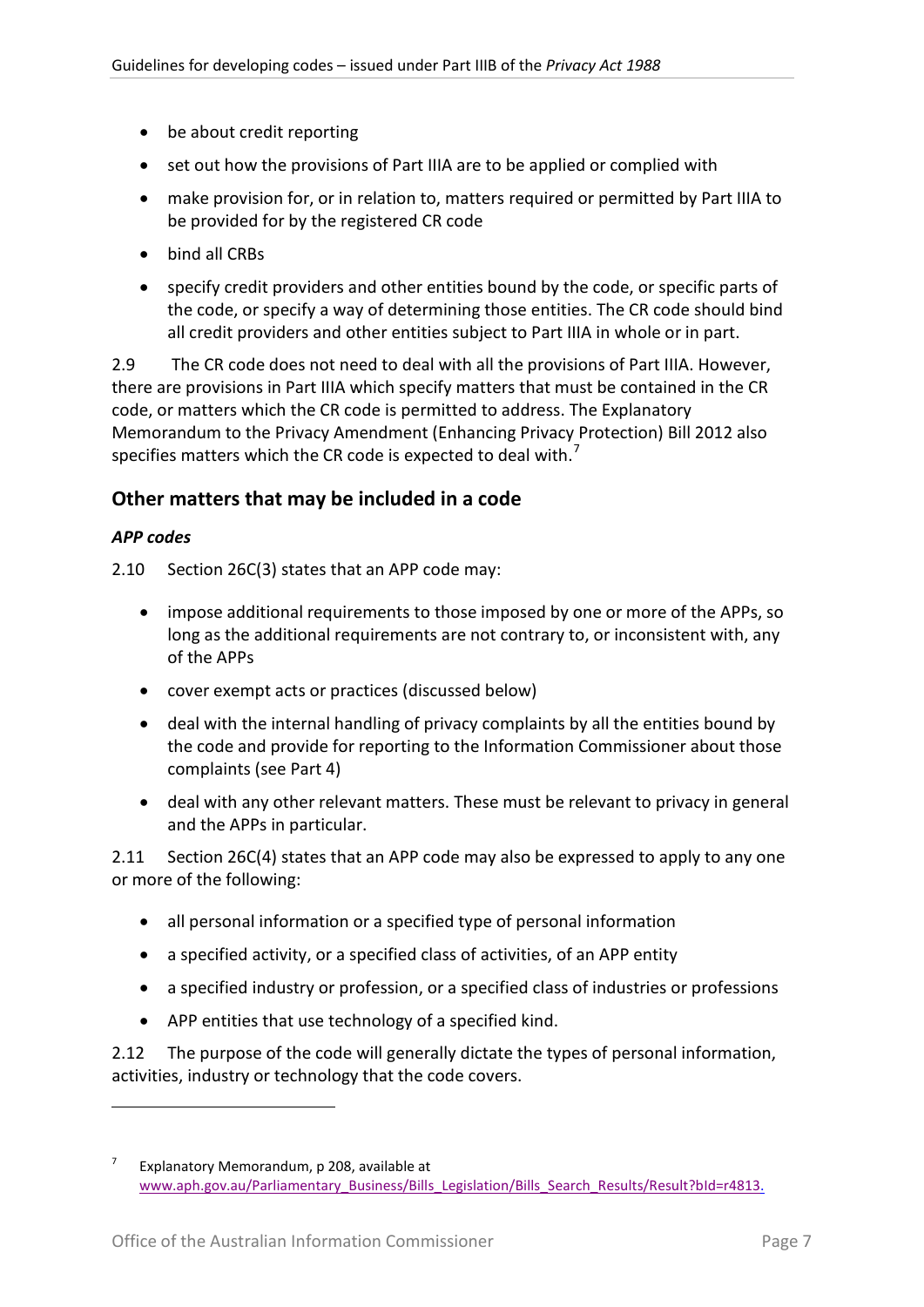#### *The CR code*

2.13 Section 26N(3) states that the CR code may:

- impose additional requirements to those imposed by Part IIIA, so long as the additional requirements are not contrary to, or inconsistent with, that Part
- deal with the internal handling of privacy complaints by all the entities bound by the code and provide for the reporting to the Information Commissioner about these privacy complaints (see Part 4)
- deal with any other relevant matters (which must be relevant to credit reporting and, specifically, Part IIIA).

2.14 Section 26N(4) states that the CR code may be expressed to apply differently in relation to:

- classes of entities that are subject to Part IIIA
- specified classes of credit information, credit reporting information or credit eligibility information
- specified classes of activities of entities that are subject to Part IIIA.

2.15 The ability for the CR code to apply differently in relation to those matters will allow sufficient flexibility for the CR code to provide detailed guidance about how the provisions of Part IIIA may be applied or complied with.

# <span id="page-11-0"></span>**APP codes covering exempt acts or practices**

2.16 An APP code developer may include obligations in an APP code that deal with certain acts or practices that would otherwise be exempt under the Privacy Act  $(s26C(3)(b)).$ <sup>[8](#page-10-1)</sup> For example, exempt acts or practices that may be the subject of an APP code include the handling of employee records by organisations.

2.17 If a registered APP code covers exempt acts or practices, the Privacy Act will apply to those acts or practices as if they were not exempt (s 26D).

#### <span id="page-11-1"></span>**Consultation on codes**

<span id="page-11-2"></span>-

<span id="page-11-3"></span>2.18 Under the Privacy Act, a code developer is required to undertake a public consultation before making an application to register a code (ss 26F(2) (APP codes) and 26Q(2) (CR code)). Specifically, a code developer must:

• make a draft of the code publicly available, for example on the code developers website or some other suitable website

<sup>8</sup> This provision covers exempts acts or practices within the meaning of subsection 7B(1), (2) or (3).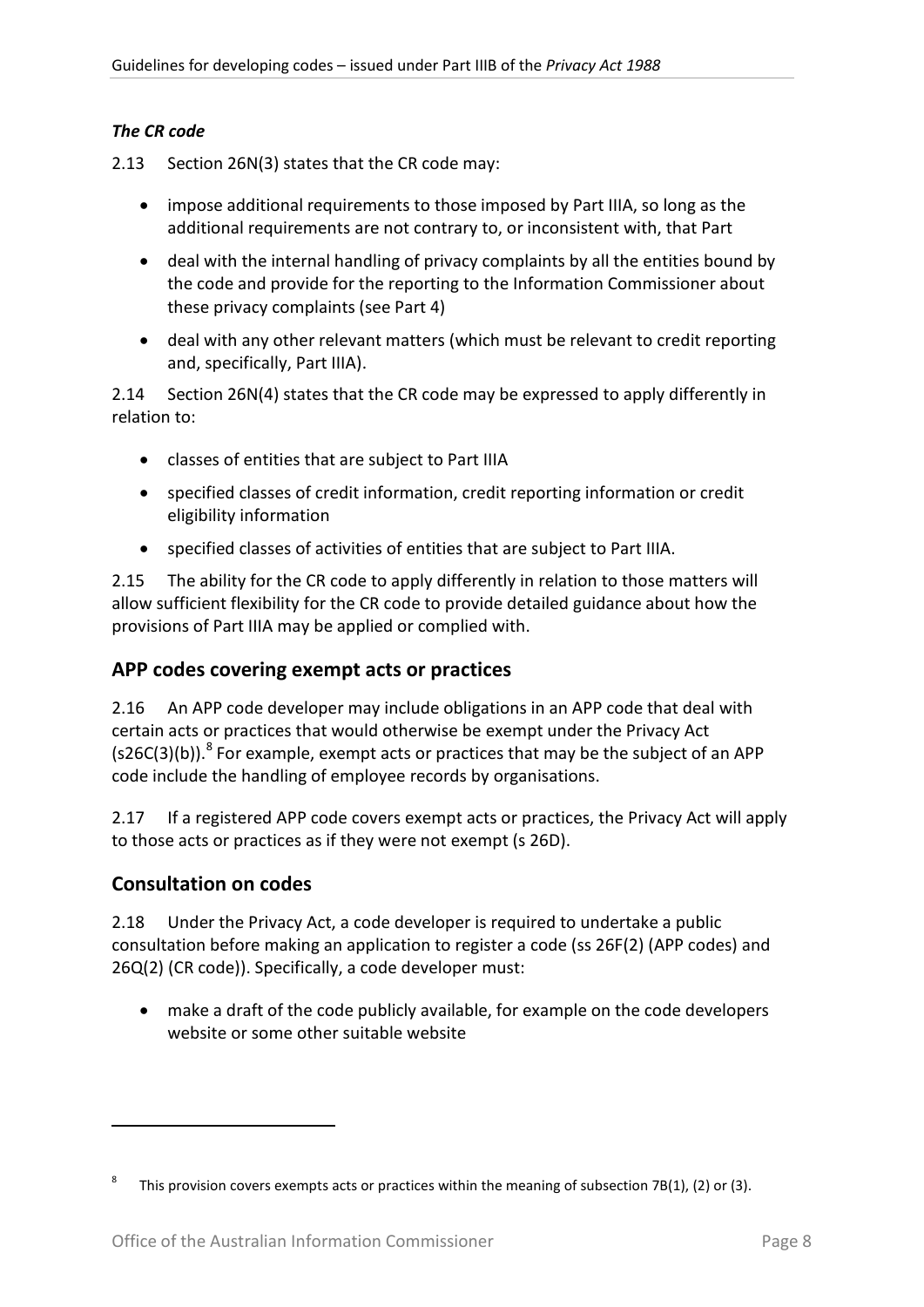- invite the public to make submissions to the developer about the draft within a specified period (which must run for at least 28 days) to ensure that members of the public have sufficient time to consider the draft of the code<sup>[9](#page-11-2)</sup>
- give consideration to any submissions made within the specified period.

2.19 A code developer should, where practicable, notify all entities proposed to be bound by the code. A code developer should also bring the draft code to the attention of stakeholders to ensure that they are aware of the public consultation period and that they are aware why the code is being developed and what it intends to achieve. Relevant stakeholders include:

- individuals and entities that may be impacted by the code
- relevant community and industry associations.

2.20 The appropriate way to bring the code to the attention of relevant stakeholders will depend on the circumstances but will usually include:

- placing the code or information about the code online
- public notices in newspapers or industry publications
- direct engagement with relevant government agencies, industry groups and consumer representatives
- requesting the OAIC to include a link on its website to the consultation.
- 2.21 When formulating a consultation, a code developer should ensure that:
	- participation in the consultation is accessible to all interested stakeholders
	- full and proper consideration is given to the comments raised by the affected parties and stakeholders consulted
	- comments are considered promptly and, where appropriate, relevant stakeholders are included in any redrafting exercise as part of an ongoing consultation process.

2.22 When considering whether to register a code, the Information Commissioner will have particular regard to the views of stakeholders provided during the consultation. A code developer should make a reasonable effort to work with stakeholders to resolve issues before a code is submitted to the Information Commissioner for registration. In deciding whether a code developer has made a reasonable effort to work with stakeholders to resolve issues the Information Commissioner will take into account the context of the code, including the number of entities proposed to be bound by the code and the extent of their obligations under the code. Failure to make reasonable efforts to

1

<span id="page-12-0"></span>The 28 day consultation period is the minimum period that must be offered, but a code developer may consider a longer period, depending on: the expected level of interest in the code, the number of expected stakeholders, the complexity of the code, or the expected impact of the provisions in the code on the practices or procedures of stakeholders.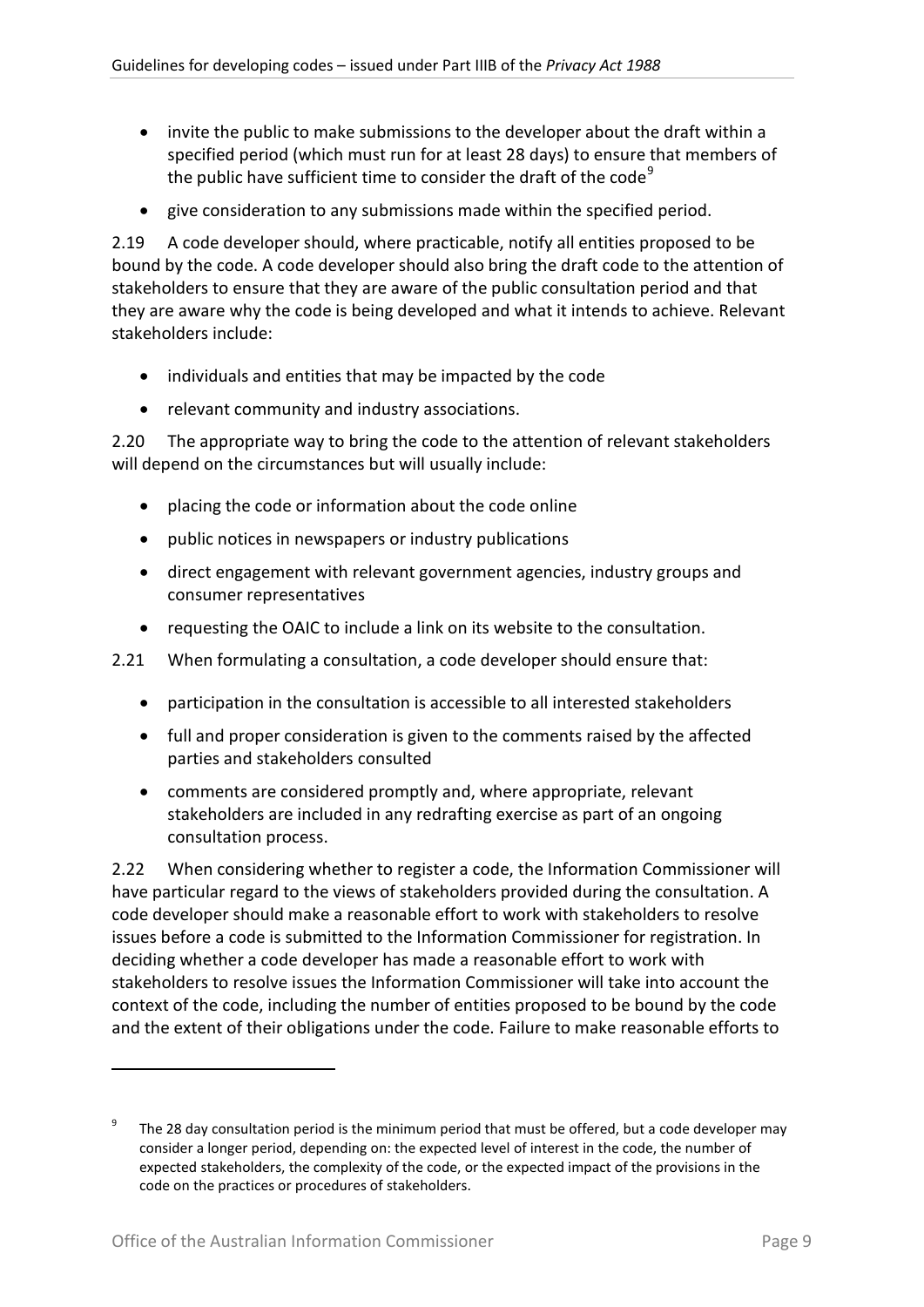resolve issues with stakeholders could adversely affect the Information Commissioner's decision to register a code.

2.23 A code developer must not infer agreement to, or acceptance of, a code from silence or a lack of response from members. A code developer must demonstrate a sufficient level of support for the code from entities that the code proposes to bind.

2.24 A code developer may also need to consult with relevant regulators and other government agencies to assess any other legal issues associated with codes. For example a code developer should consult the Australian Competition and Consumer Commission (ACCC) if it is possible that a code might encourage anti-competitive conduct.<sup>[10](#page-12-0)</sup>

<span id="page-13-3"></span>2.25 A code developer must submit a statement of consultation with the application to register the code, which should contain the following details:

- the period that the draft code was available for public consultation
- the entities likely to be affected by the code
- the methods that were employed by the code developer to consult with entities and the public
- a list of entities and individuals who made submissions to the draft of the code
- details of the changes made to the code following public consultation
- a summary of any issues raised by the consultation that remain unresolved (if any)
- the reasons why any other feedback was not incorporated into the final document.
- <span id="page-13-2"></span>2.26 Registration requirements for codes are discussed in more detail in Part 5.

# <span id="page-13-0"></span>**Developing explanatory material**

-

2.27 A code developer may wish to prepare explanatory material in relation to a code.

2.28 While a code developer should include all relevant obligations in the code itself, the Information Commissioner recognises that there may be instances where additional explanatory material is necessary. For example, practical examples about how the code may be complied with, or other material that may assist with understanding the obligations set out in the code.

2.29 A code developer should bring any explanatory material that is developed in relation to a code to the Information Commissioner's attention, either at the time of the application, or if it is prepared at a later time, at that later time. Although the Information Commissioner is not required to consider the explanatory material, the Information

<span id="page-13-1"></span><sup>10</sup> In drafting a code, entities should be mindful of the *[Competition and Consumer Act 2010](http://www.comlaw.gov.au/Series/C2004A00109)* (CCA) which prohibits various forms of anti-competitive conduct. Further information regarding the CCA can be obtained from the ACCC's website a[t www.accc.gov.au.](http://www.accc.gov.au/)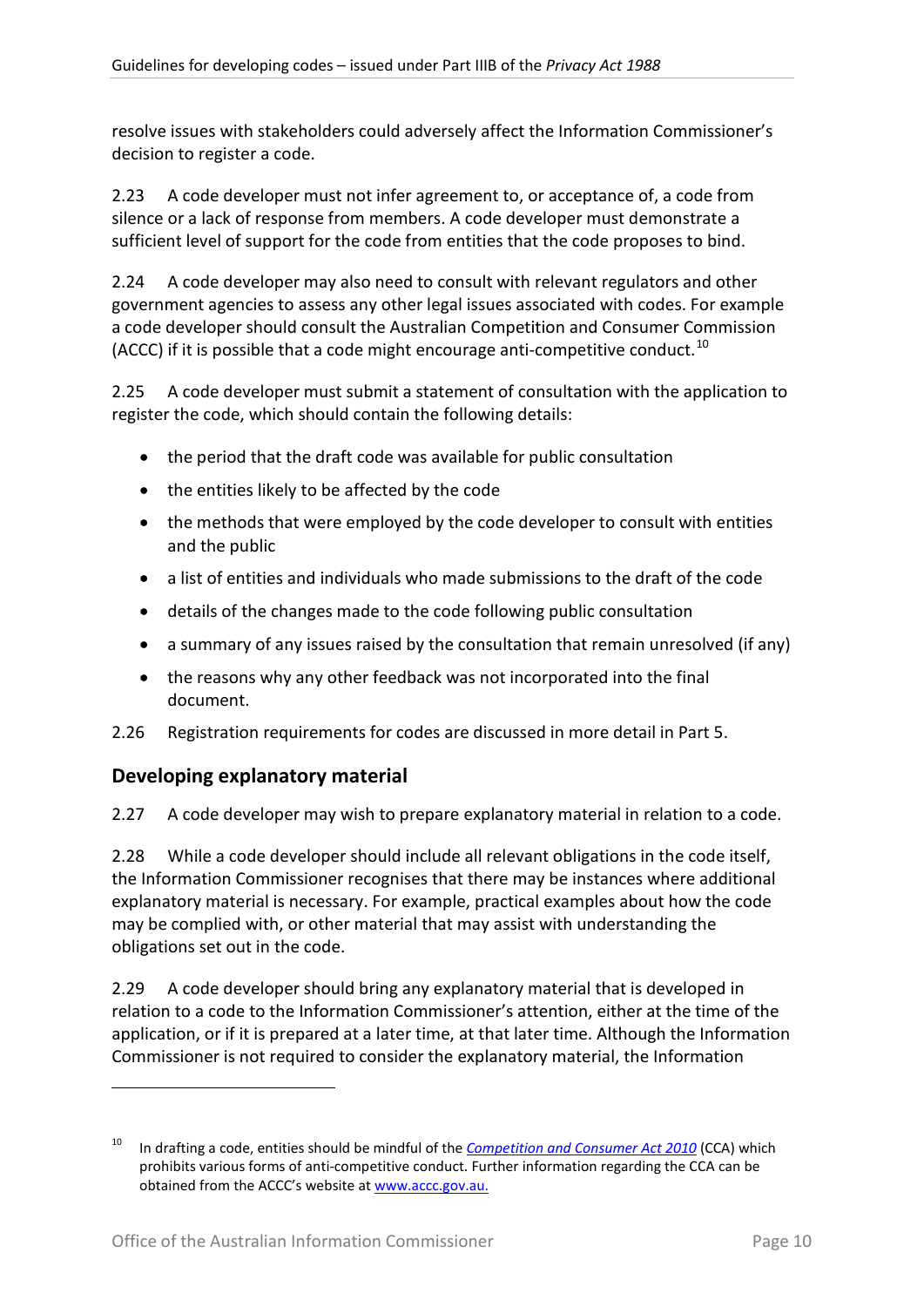Commissioner may use the explanatory material to inform his or her understanding of the intended operation of the code.

2.30 The Information Commissioner will not approve the explanatory material nor will the Information Commissioner be bound by the explanatory material.

# <span id="page-14-0"></span>**Drafting style**

<span id="page-14-3"></span>2.31 As registered codes are legally binding, it is important that entities bound by the code, the Information Commissioner, other stakeholders and the general public are able to easily understand and interpret the code.

2.32 Codes should be written to a professional standard using plain English language that is clear, concise and easy for individuals to understand. Obligations should be set out in the code in a logical order. For example, obligations for an APP code could be grouped under headings for each relevant APP and in the order in which the APPs appear in the Privacy Act. Drafting an APP code in this way will:

- ensure that obligations in the code follow the lifecycle of personal information handling
- explain how entities bound to a code can apply or comply with the APPs
- outline what an individual can expect when determining if an entity bound by the code has acted in a way which may breach an APP.

2.33 Language used in the code should be consistent with the Privacy Act to make it easier for individuals to understand the code and for the Information Commissioner to apply in relation to a privacy complaint.<sup>[11](#page-13-1)</sup> For example, where it is consistent with the proposed code content, a code developer should adopt the definition of terms and language contained in the Privacy Act.

<span id="page-14-4"></span>2.34 Technical or industry specific language or jargon should be avoided as it may limit individuals from fully understanding the code. Where it is necessary for a code to use technical or industry specific language, the Information Commissioner expects the code to include definitions that clearly explain such terms.

# <span id="page-14-1"></span>**Openness and transparency**

1

2.35 APP 1 requires APP entities to set out in a document their clearly expressed and up to date policies about how they manage personal information. This includes information about how an individual may complain about a breach of the APPs, or a registered APP code that binds the entity, and how the entity will deal with such a privacy

<span id="page-14-2"></span><sup>&</sup>lt;sup>11</sup> Using the words and language of the Privacy Act will also reinforce that a code cannot reduce the privacy protections provided for by that Act.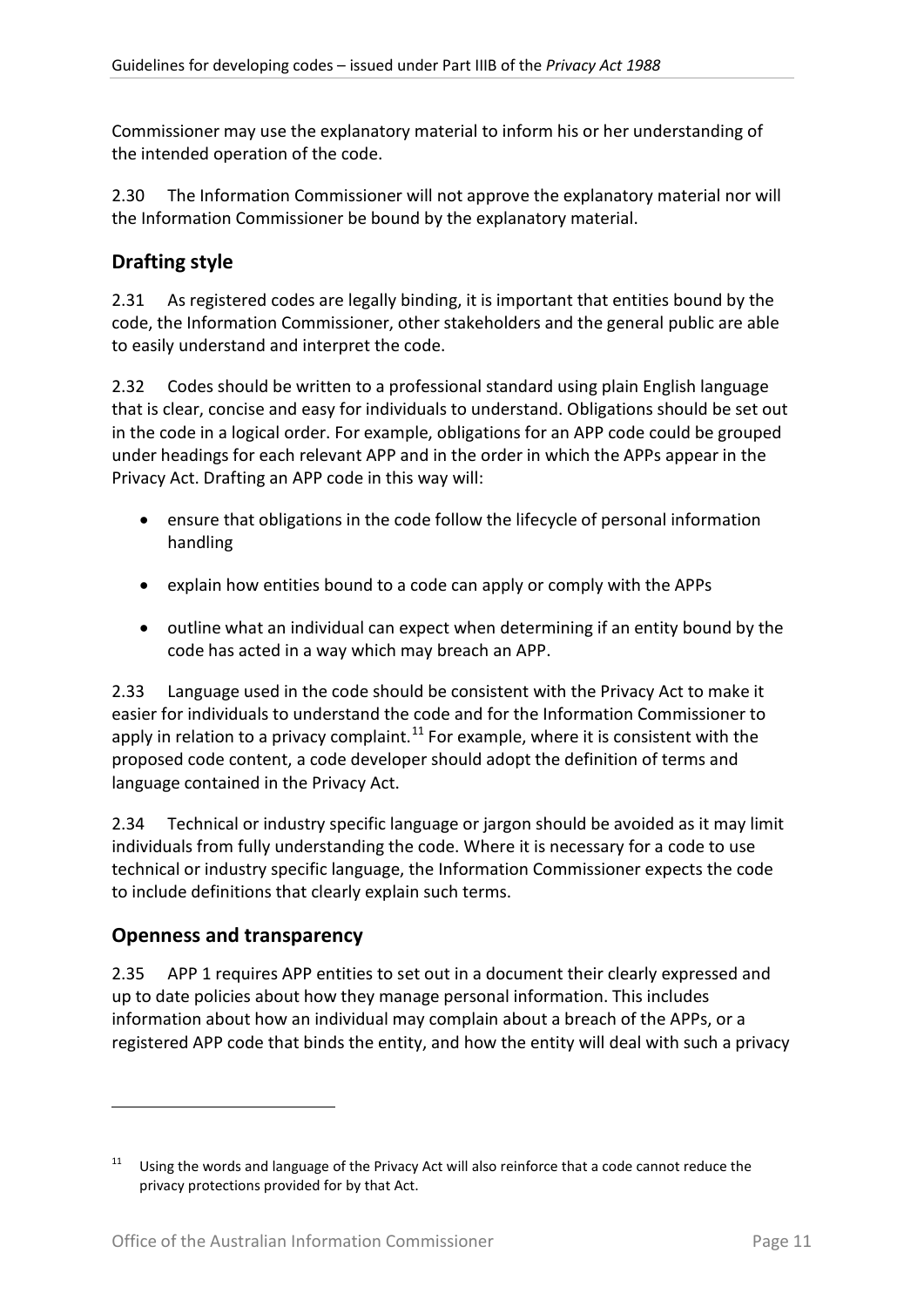complaint (APP 1.4(e)). The APP entity must take reasonable steps to make this document available to anyone who requests a copy (APP 1.5 and 1.6).

2.36 Part IIIA of the Privacy Act states that CRBs and credit providers must have a clearly expressed and up to date policy about the management of credit-related information.<sup>[12](#page-14-2)</sup> The policy of the CRB or credit provider must include information on how an individual may complain about a failure of the body or provider to comply with the registered CR code and how the body or provider will deal with such a complaint  $(s<sub>1</sub>20B(4)(h)$  and  $21B(4)(g)$ ). A CRB or credit provider must also take reasonable steps to make this policy available free of charge and in an appropriate form (ss 20B(5)(a)–(b), 20B(6), 21B(5)(a)–(b) and 21B(6)).

<span id="page-15-4"></span>2.37 To assist in making these policies easily available, codes should contain provisions which require entities bound by a code to have these policies and information about the code, and links to it, easily accessible on their website.

<span id="page-15-3"></span>2.38 Additionally, to ensure that a code operates in an open and transparent way, code administration committees (see Part 3 Code governance) should have representatives from relevant stakeholder groups and be transparent in their operations.

# <span id="page-15-0"></span>**Code developer representativeness**

2.39 In deciding whether to register an APP code, the Information Commissioner will consider whether the APP code developer has demonstrated that they represent the APP entities that will be bound by the code. An APP code developer may demonstrate this through conducting an appropriate consultation with entities that will be bound by the code, and addressing feedback received during this consultation (paragraph[s 2.18–](#page-11-3)2.25).

# <span id="page-15-1"></span>**Request by the Information Commissioner to develop a code**

#### *Circumstances where the Information Commissioner may request the development of a code*

2.40 The Information Commissioner may request the development of a code (ss 26E(2) (APP codes) and 26P(1) (CR code)).

2.41 The Information Commissioner will only request the development of an APP code where the Information Commissioner is satisfied it is in the public interest. The following is a non-exhaustive list of circumstances where the Information Commissioner may make such a request:

• a code will be the most effective way of resolving an identified privacy issue within a sector or industry. For example, if a particular industry has a history of

1

<span id="page-15-2"></span><sup>&</sup>lt;sup>12</sup> Obligations regarding credit information and eligibility information management policies for CRBs and credit providers are contained in ss 20B(3) – (6) and 21B(3)–(7) respectively.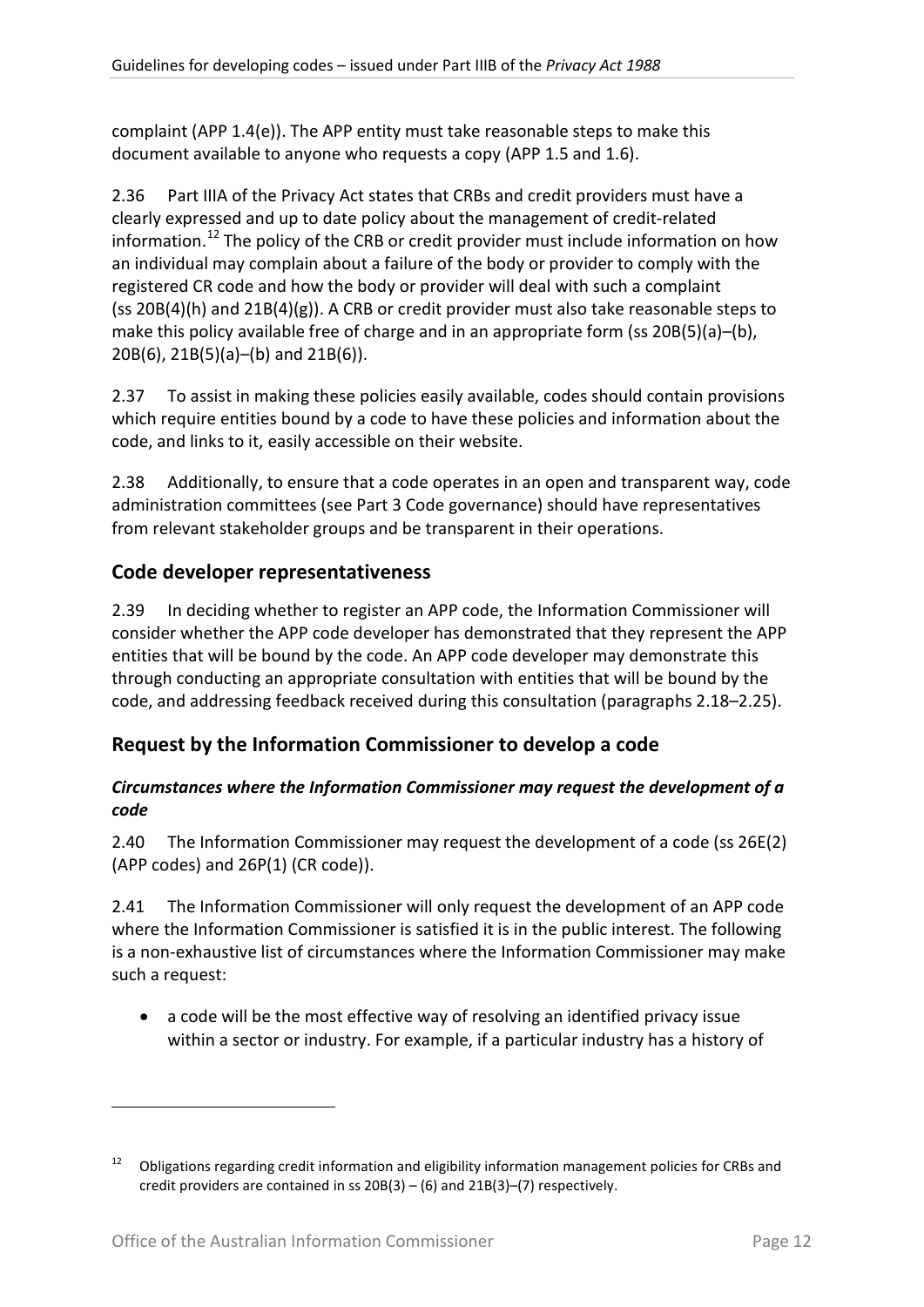privacy breaches or has been the subject of a large number of privacy complaints to the Information Commissioner in a short period of time

- a code will clarify an uncertainty regarding the application of the APPs to a particular sector, industry or group of entities. For example, where a new or emerging technology may impact personal information handling practices
- a new code is required as the Information Commissioner has formed the view that a registered APP code is ineffective, out of date or irrelevant but the entities bound by the code have generally expressed a desire to continue to be bound by a code.

2.42 The Information Commissioner may consult with APP entities, or their representative organisations, of the intention to request the development of a code.

2.43 Unlike the development of an APP code by the Information Commissioner, a public interest test does not need to be met for the Information Commissioner to request development of the CR code by a code developer. The CR code is a necessary part of the credit reporting regulatory scheme and there will always be a CR code in place.

#### *Request requirements*

2.44 Under the Privacy Act, a request from the Information Commissioner to develop a code must:

- be in writing
- specify the period in which a code developer must comply with the request (ss 26E(3)(a) (APP codes) and 26P(2)(a) (CR code)). The period must run for at least 120 days from the date the request is made to allow for an effective consultation to take place (consultation requirements are discussed in paragraphs [2.18](#page-11-3)–2.26). If necessary, the Information Commissioner may extend the period for whatever period of time that the Information Commissioner considers appropriate in the circumstances (ss 26E(4)(b) (APP codes) and 26P(3)(b) (CR code))
- inform a code developer that a code is a binding instrument which contains enforceable obligations on code members once registered (ss 26E(3)(b) (APP codes) and 26P(2)(b) (CR code))
- be publicly available as soon as practicable after a request to a code developer is made (ss 26E(7) (APP codes) and 26P(5) (CR code)). A copy of the request will be published on the OAIC website.

2.45 The Information Commissioner may, in the request, specify one or several matters that a code must deal with, and set out the entities or class of entities that should be bound by the code (ss 26E(5) (APP codes) and 26P(4) (CR code)). While it is not mandatory for the Information Commissioner to specify these matters in the request, the Information Commissioner will generally provide guidance on these matters.

2.46 The Information Commissioner's request cannot require the requested APP code to deal with exempt acts or practices (s 26E(6)). However, an APP code developer can, on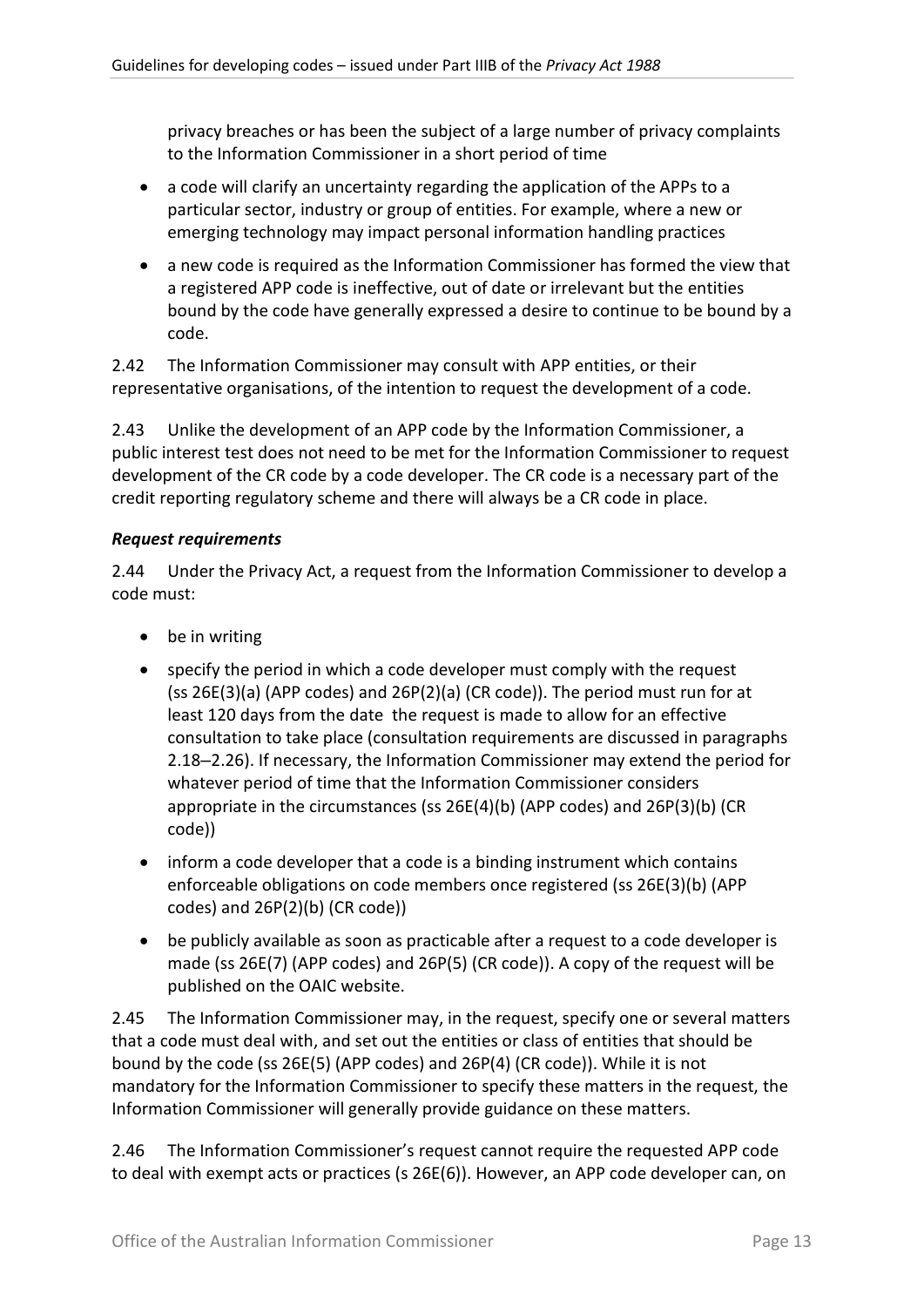their own initiative, deal with exempt acts or practices, and can include such provisions in the APP code if they wish. If this occurs, the Information Commissioner can consider those provisions along with the rest of the code provisions when an APP code developer applies for registration of the code.

#### *Identifying the appropriate code developer*

2.47 The Information Commissioner's request to develop a code will specify a code developer, and will not take the form of a general public request for someone to develop a code.

2.48 An APP code developer and CR code developer could be an entity, a group of entities, or an association or body representing one or more entities. For example, the Information Commissioner may conclude that the expertise required to develop a code is spread across several entities and therefore will request that they jointly develop the code.

2.49 The factors which will be taken into account by the Information Commissioner in identifying an appropriate code developer include whether the entity, group of entities, or association or body:

- has the capacity to develop a code including whether they have the resources and expertise, and
- is generally representative of the entities in the sector or industry to which the code will apply.

#### <span id="page-17-0"></span>**Development of codes by the Information Commissioner**

2.50 The Information Commissioner has the option of developing a code (ss 26G (APP codes) and 26R (CR code)):

- where a code developer has failed to comply with a request to develop a code, or
- where a code developer has developed a code as requested by the Information Commissioner and the Information Commissioner has decided not to register the code.

2.51 Before the Information Commissioner develops an APP code, the Information Commissioner must be satisfied that it is in the public interest to do so (s 26G(2)). In considering the public interest, the Information Commissioner may consider the interests of stakeholders relevant to the industry or activity to which the code will apply, the interests of segments of the public (for example people with a disability or children), as well as the public interest at large.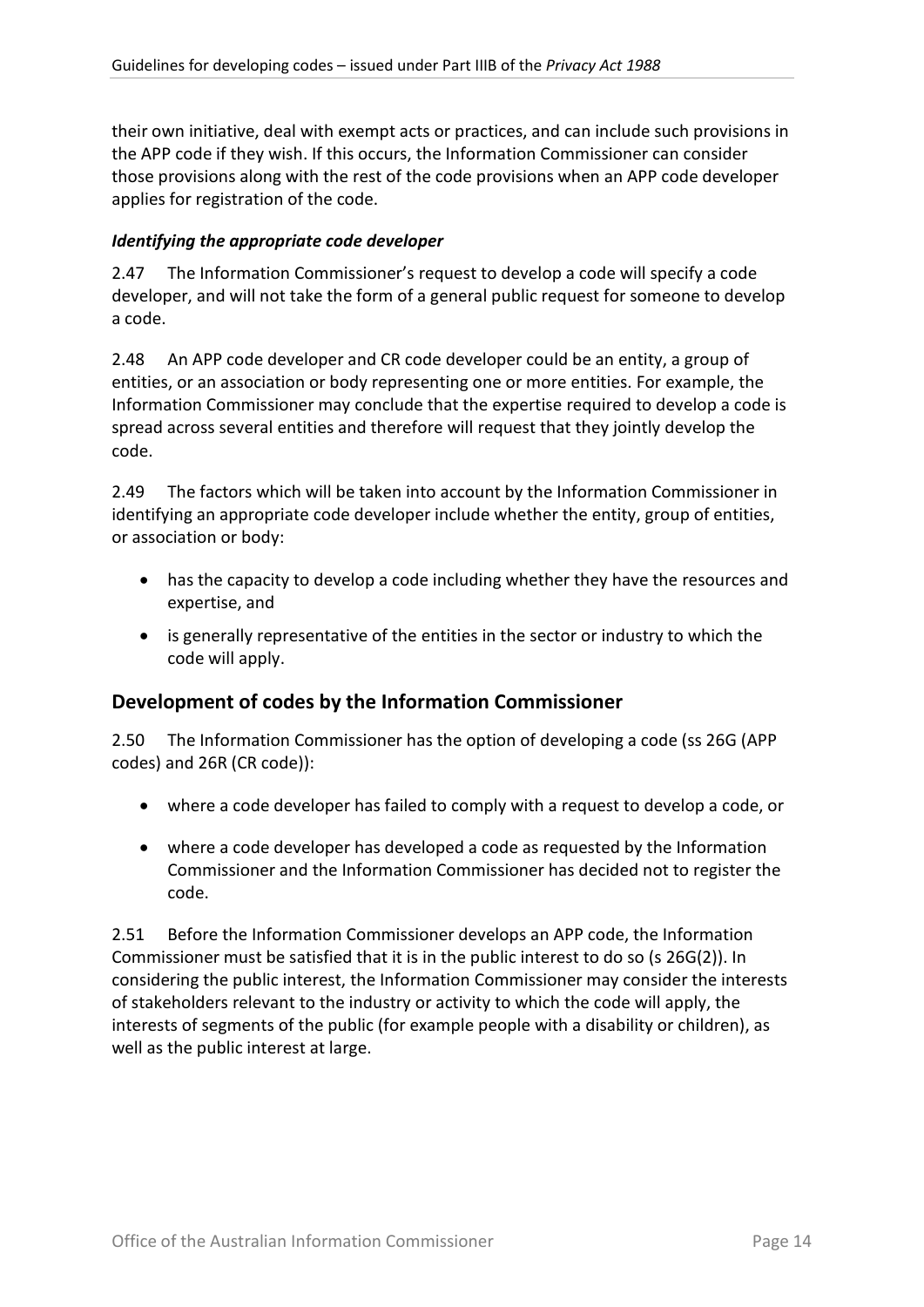2.52 Any APP code developed by the Information Commissioner will not cover exempt acts or practices (s  $26G(2)$ ).<sup>[13](#page-15-2)</sup>

2.53 In developing a code, the Information Commissioner will undertake consultation on the code (ss 26G(3) (APP codes) and 26R(2) (CR code)). The Information Commissioner will make a draft of the code publicly available on the OAIC's website and invite public submissions on the draft code. The period in which submission may be made will be at least 28 days. Matters the Information Commissioner might take into account in considering whether a period longer than 28 days is necessary include the:

- expected level of interest in the code
- number of expected stakeholders
- complexity of the code
- expected impact of the provisions in the code on the practices or procedures of stakeholders.

2.54 The Information Commissioner will only be required to undertake this consultation period when the code has been developed by the Information Commissioner (ss 26G(3) (APP codes) and 26R(2) (CR code)). The Information Commissioner will not be required to conduct this period of consultation where a code developer has developed a code either on their own initiative or following a request from the Information Commissioner (ss 26E(1)and 26E(2)) and where appropriate consultation has been undertaken by the code developer.

2.55 However, in deciding whether to register the code, the Information Commissioner may also consult any person he or she considers appropriate (ss 26H(2)(a) (APP codes) and s 26S(2)(a) (CR code)).

<span id="page-18-0"></span><sup>&</sup>lt;sup>13</sup> This is despite s 26C(3)(b) which states than an APP code may cover an act or practice that is exempt.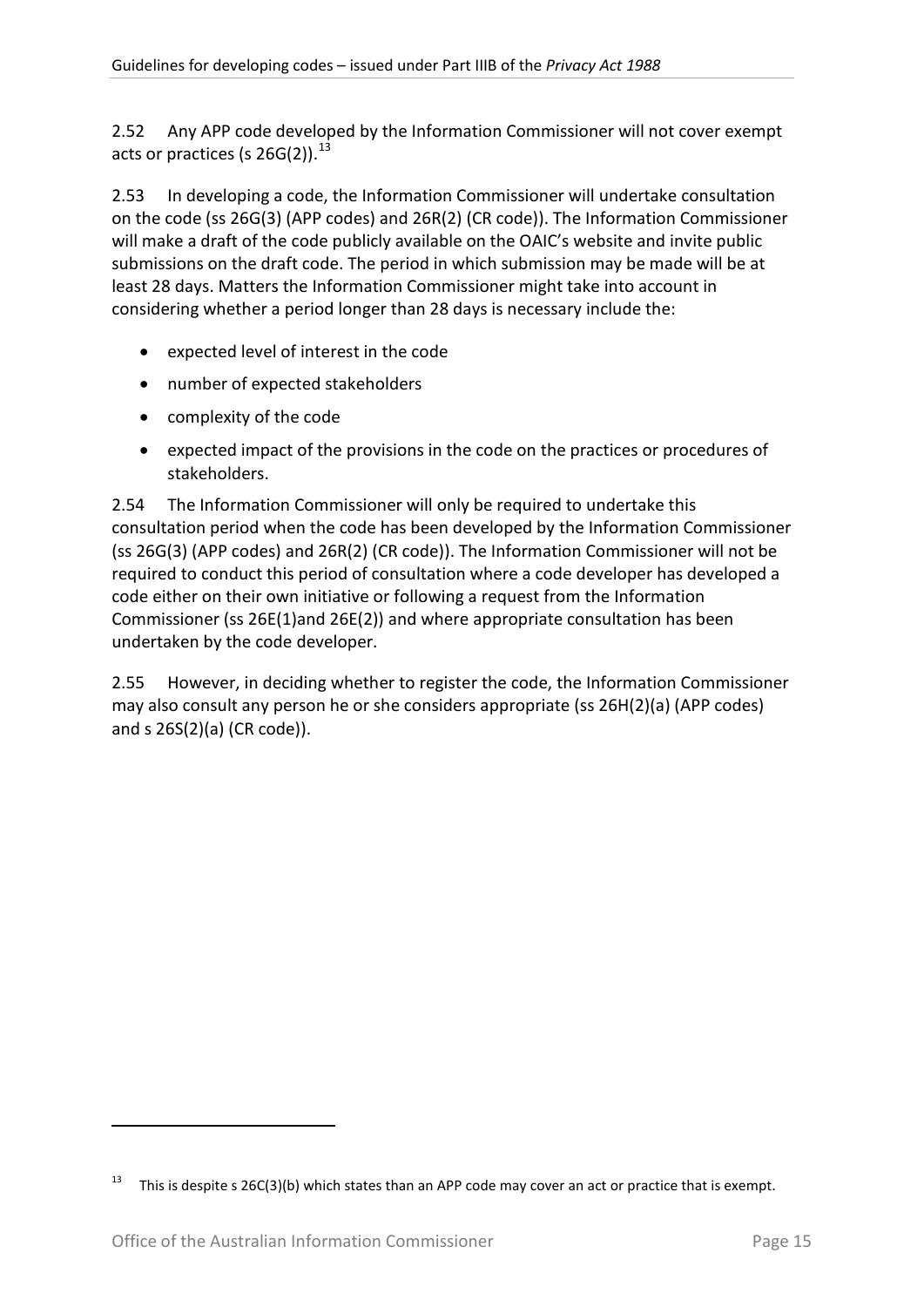# <span id="page-19-0"></span>**Part 3 - Code governance**

3.1 The Privacy Act does not state how a code should be administered. However, there are a number of matters regarding the code's governance arrangements to consider when deciding whether to develop a code. The Information Commissioner will consider, amongst other things, the governance arrangements of a code upon receiving an application for code registration (see the Appendix).

3.2 As such, code developers should consider the importance of establishing a mechanism to ensure a code is operating effectively, including that entities bound by the code are meeting the privacy standards set by that code. Given that codes effect a coregulatory approach to privacy regulation, the establishment of a code administrator is considered to be a practical and important method for code developers to demonstrate that the relevant industry sector has a commitment to maintain the effectiveness of the code over time.

3.3 Governance arrangements should include the appropriate funding of a code administrator and the code should include a nomination of the body which will fulfil the role of code administrator. However, the obligations and governance arrangements of a code administrator should generally remain outside of the code.

#### *APP codes*

3.4 An APP code administrator will generally oversee:

- the maintenance of an accessible record of code members (paragraphs 3.11)
- regular monitoring and reporting on compliance with the code (paragraphs 3.15– 3.24)
- commencement of regular independent reviews of the code to ensure it operates effectively and remains relevant (paragraph[s 6.1–](#page-32-2)[6.6\)](#page-33-1)
- code variations (paragraphs [6.7](#page-33-2)[–6.13\)](#page-33-3).

#### *The CR code*

<span id="page-19-1"></span>1

3.5 It is expected that the oversight responsibilities of the CR code administrator will vary from the responsibilities of APP code administrators as there are already compliance monitoring and reporting obligations built into Part IIIA of the Privacy Act. For example, Part IIIA of the Privacy Act requires CRBs to enter into contractual arrangements with credit providers that require compliance with particular obligations contained in that Part, and to monitor and report on compliance with those agreements.<sup>[14](#page-18-0)</sup> However, it is expected that the CR code administrator would be responsible for the commencement of regular independent reviews of the CR code to ensure it remains effective and relevant, initiating code variations and reporting on systemic issues.

<sup>&</sup>lt;sup>14</sup> Obligations regarding quality and security of credit reporting information for CRBs and credit providers are contained in s20N and 20Q respectively.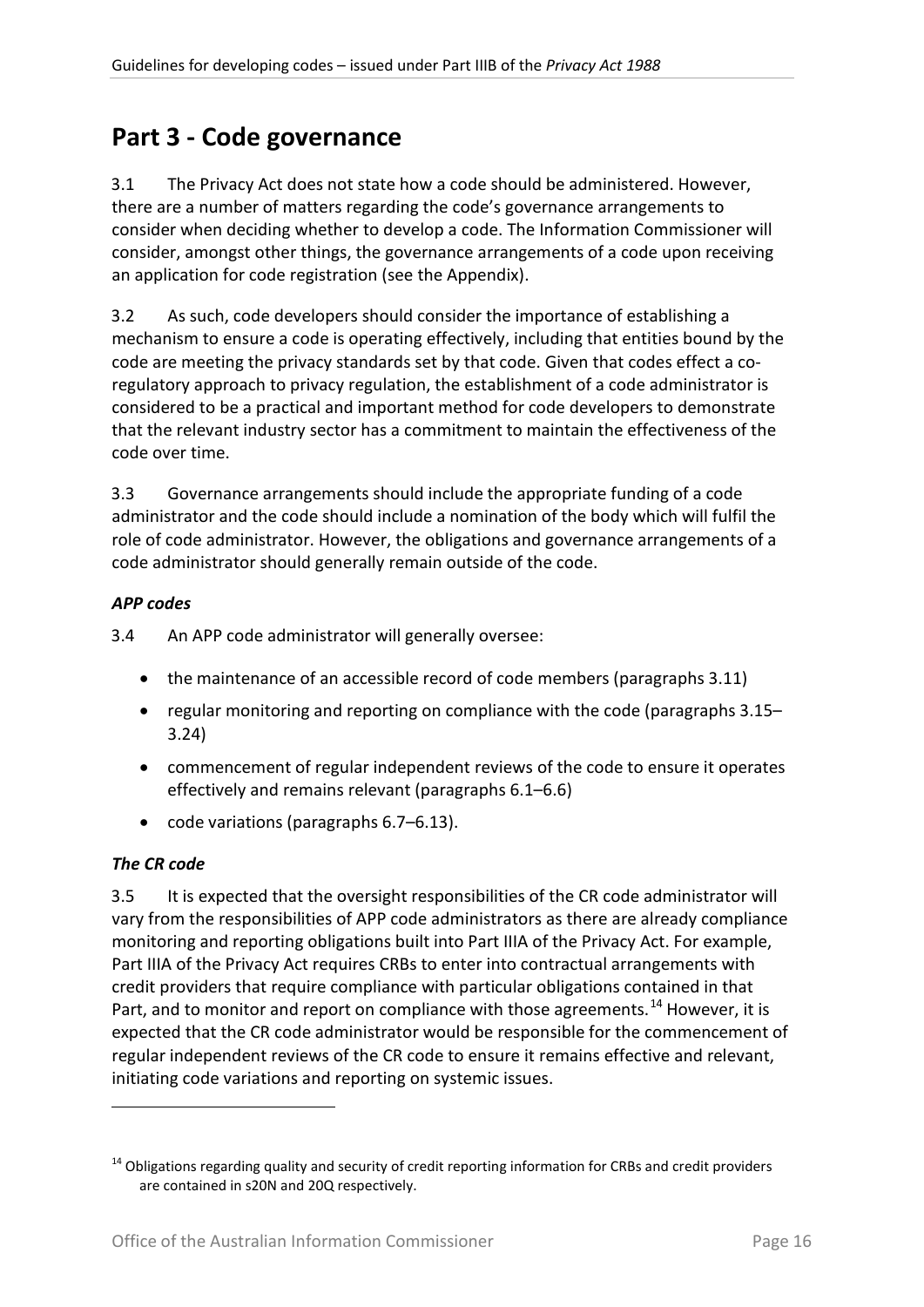# <span id="page-20-0"></span>**Entities bound by codes**

#### *APP codes*

3.6 Under the Privacy Act, an APP code must clearly state the APP entities that are bound by the code, or establish a way of identifying the APP entities bound by the code (s 26C(2)(b)). APP entities bound by an APP code may be subject to privacy complaints for not complying with the code.

3.7 An organisation which is not covered by the Privacy Act but wants to be bound by an APP code will need to 'opt-in' to being covered by the Act. Section 6EA of the Privacy Act allows a small business operator not otherwise covered by the Act to choose to be treated as an organisation, and therefore an APP entity, for the purposes of the Act.

#### *The CR code*

1

3.8 Under Part IIIA of the Privacy Act, the CR code must bind all CRBs (s26N(2)(c)).

3.9 The CR code should also bind all credit providers as well as any other entities subject to Part IIIA of the Privacy Act. However, where parts of the CR code only apply in relation to certain classes of entities subject to Part IIIA, the CR code should specify the entities within that class, or a way of determining which entities are in that class.<sup>[15](#page-19-1)</sup>

#### *Identifying entities bound by APP codes*

3.10 APP codes can identify the entities that are bound by that code, for example, by listing the entities in the code itself. However, there may be situations in which it is more effective for a code to describe a way in which entities bound by the code can be identified. For example, an industry association that develops an APP code for all members of that association may be able to describe all association members as being bound by the code. This method may be more practical if the code covers a large number of entities and the code membership will change frequently.

3.11 If an APP code only describes the way in which entities that are bound by the code can be identified, a code administrator should, unless it is impractical, maintain an easily accessible and up to date online record of current entities bound by the code.

3.12 Where an online record of entities bound by the APP code is maintained:

- the application to register an APP code should include a statement as to how the online record will be maintained
- the online record should be accessible and link directly to the code

<span id="page-20-1"></span> $15$  It is acknowledged that there would be significant difficulties in formulating and maintaining a list of entities bound by the CR code given the significant breadth of coverage of that code across a wide variety of different industry sectors and therefore it would not be practical to maintain a list of current entities bound by the CR code.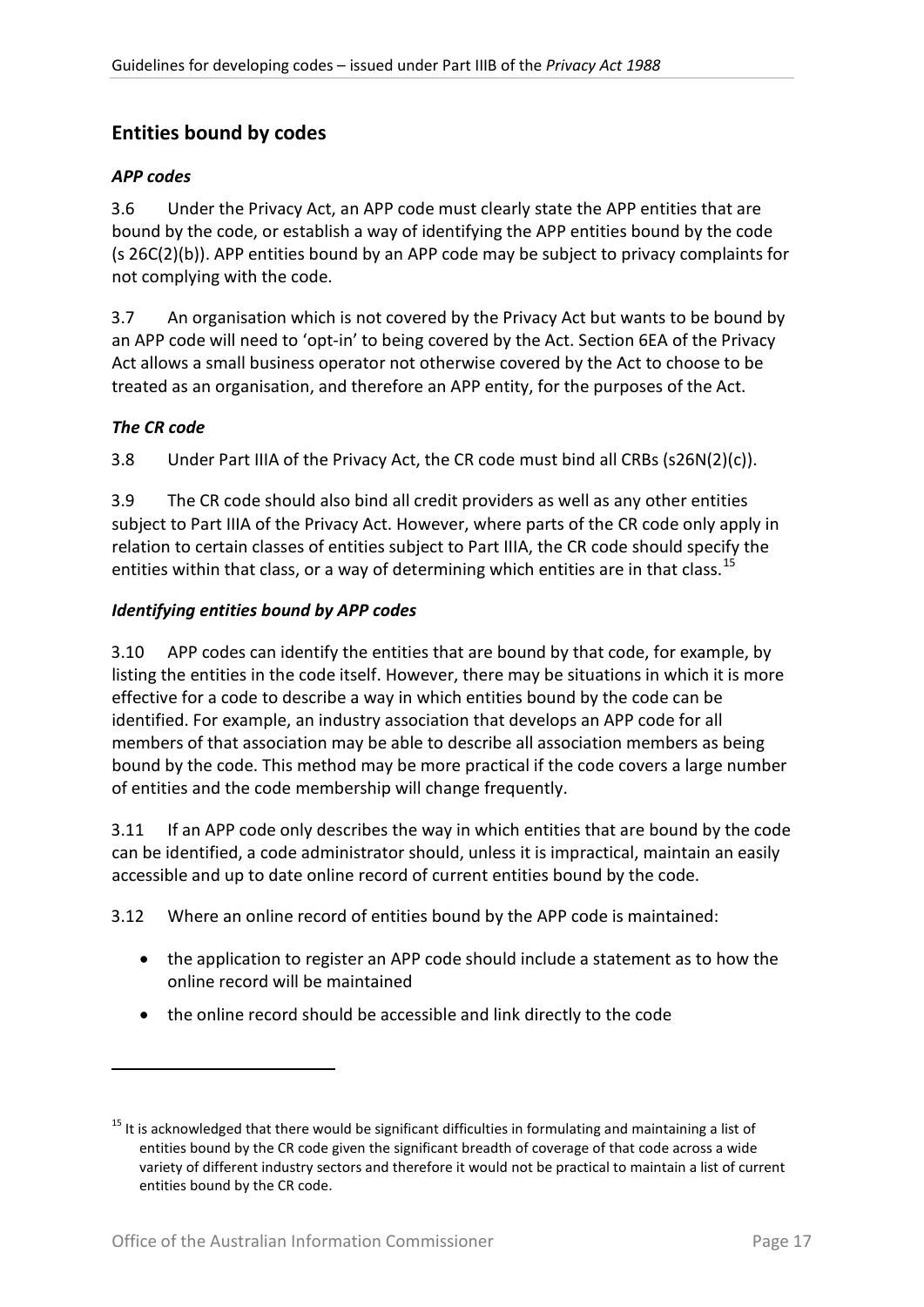• the online record should include the names of all subsidiary companies that will be bound by the code. Names should include the entity's legal name and any trading names.

3.13 Regardless of the approach adopted in identifying entities bound by a code, a code administrator must be able to liaise with entities bound by the code for activities, such as notification of variations to the code and consulting on reviews of the code. Having a list of entities bound by the code will assist a code administrator to fulfil these functions.

<span id="page-21-4"></span>3.14 Failure to clearly identify entities bound by an APP code, either through listing the entities that will be bound or by clearly describing the way in which entities bound by the code can be identified, may constitute a reason not to register an APP code, or to remove a registered APP code.

# <span id="page-21-0"></span>**Monitoring compliance with a code**

#### *APP codes*

<span id="page-21-2"></span>1

<span id="page-21-3"></span>3.15 Under APP 1.2, all APP entities must have practices or procedures in place to deal with complaints or enquiries from individuals about the entity's compliance with the APPs and any APP code they are bound by. An APP code developer should include, as part of the ongoing code governance, mechanisms for a code administrator to monitor the code's effectiveness in achieving compliance from entities bound by the code.

3.16 To assist a code administrator to monitor the compliance of entities bound by an APP code, the APP code should require bound entities to provide an annual report to the code administrator. These annual reports should outline how the entity is complying with the code including the number, nature and outcomes of any complaints about the code made to the entity. More specifically, such a report could include:

- the number of complaints in relation to the code received in the financial year
- statistical information about the nature of the complaints (eg the number of complaints related to specific code provisions or APPs)
- the average time taken to resolve the complaints
- statistical information about the outcomes of complaints (eg conciliate, withdrawal, referrals to an EDR scheme)<sup>[16](#page-20-1)</sup>
- statistical information about the remedies awarded in finalising the complaint (eg compensation, apology, staff training).

<span id="page-21-1"></span> $16$  Where a complaint cannot be resolved by internal complaint handling procedures of an entity bound by the code, and instead is referred to an EDR scheme, such a referral may be listed as an "outcome". However, entities bound by the code are not expected to report on matters taken to an EDR scheme where an outcome was reached through the original internal complaint handling process.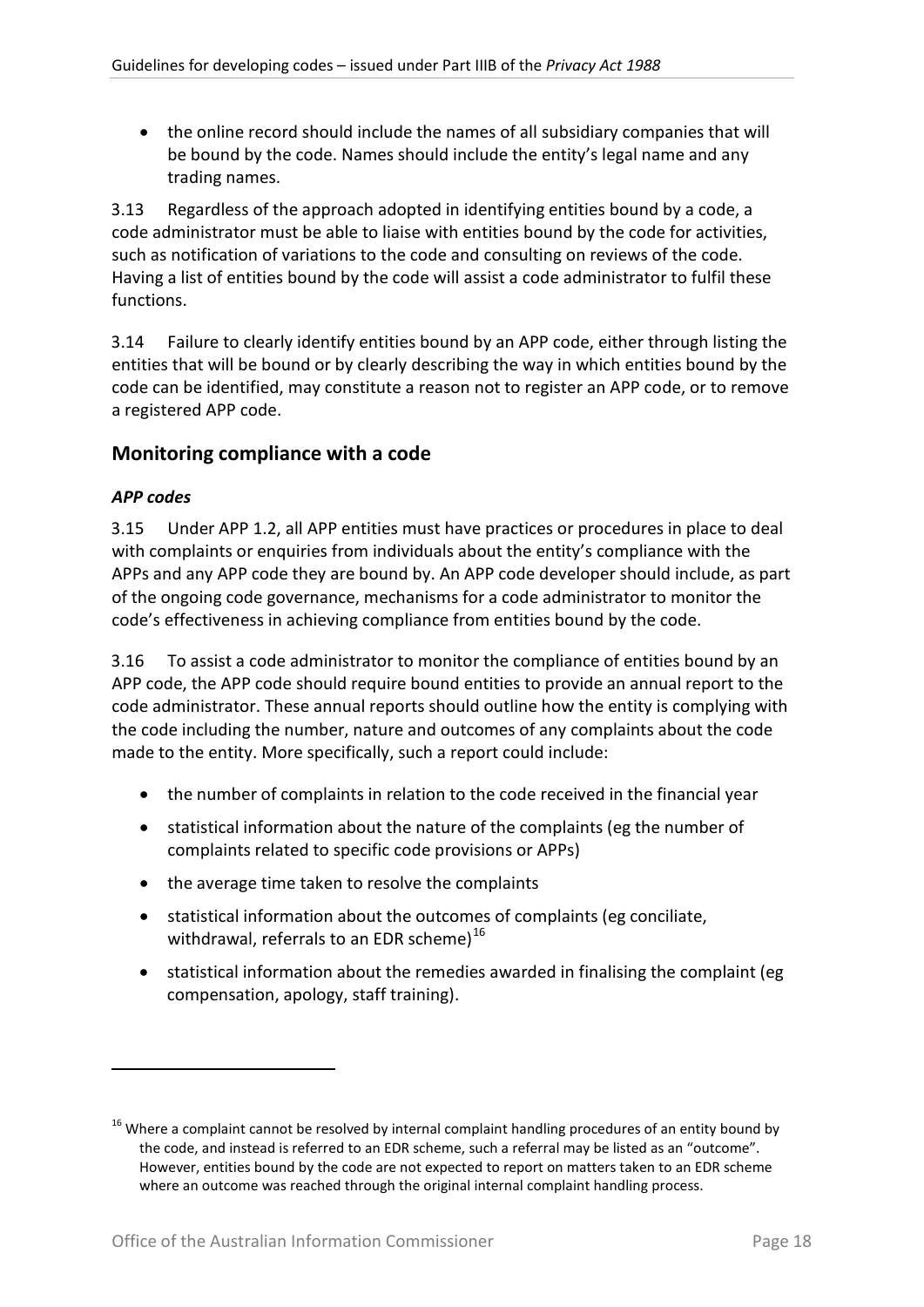3.17 These reporting requirements should be undertaken in a way that minimises the burden, for both the code administrator and the entities bound by a code. It is anticipated that reporting should be achieved through simple collection, aggregation and reporting methods. However, the methodology used to complete these reporting requirements will be determined by the code developer when drafting the code.

3.18 To further assist in monitoring compliance, code developers may also include a standardised internal complaint handling system to be adopted by entities bound by the code (see Part 4). Also, where relevant, consideration could be given to including a risk based system for auditing<sup>[17](#page-21-2)</sup> for serious or repeated interferences with privacy<sup>[18](#page-22-1)</sup> or systemic issues<sup>[19](#page-22-2)</sup> related to compliance with the code.

#### *The CR code*

3.19 CRBs have functions and duties in the credit reporting system requiring them to effectively monitor compliance with the provisions of the new Part IIIA. For example, CRBs are required to enter into contractual arrangements with credit providers that require compliance with particular obligations contained in that Part, and to conduct audits to monitor compliance with those agreements (s20N and s20Q).

3.20 The CR code should include an obligation on CRBs to provide the Information Commissioner, on request, with access to the results of the compliance monitoring activities, including the results of any audits undertaken by or on behalf of the CRB.

# <span id="page-22-0"></span>**Reporting on compliance with a code**

#### *APP codes*

-

3.21 An APP code administrator should provide an annual report to the Information Commissioner covering the 12 month period to 30 June. The annual report should be submitted by 31 August, and made available online. The report should include:

<span id="page-22-4"></span>• accurate, up to date and sufficient information about how a code administrator has monitored compliance with the code. This should include information received in reports from bound entities and from audits or investigations, if these methods of monitoring are utilised by a code administrator. Information may be provided in summary form.

 $17$  A risk based audit system will allow an APP code administrator to tailor the frequency and extent of any audits to the entities that present the greatest risk of non-compliance. Information obtained through these audits may then be provided to the Information Commissioner in summary form in the

<span id="page-22-1"></span>annual report.<br><sup>18</sup> Serious or repeated interferences with privacy can attract a civil penalty under s13G of the Privacy Act. More information in relation to serious or repeated interferences with privacy is available on the OAIC

<span id="page-22-3"></span><span id="page-22-2"></span>website.<br><sup>19</sup> Systemic issues relate to problems inherent in the code or in the way the code operates where a change to the code or to the structure, organisation or policies in relation to the operation of the code could alleviate the systemic problem.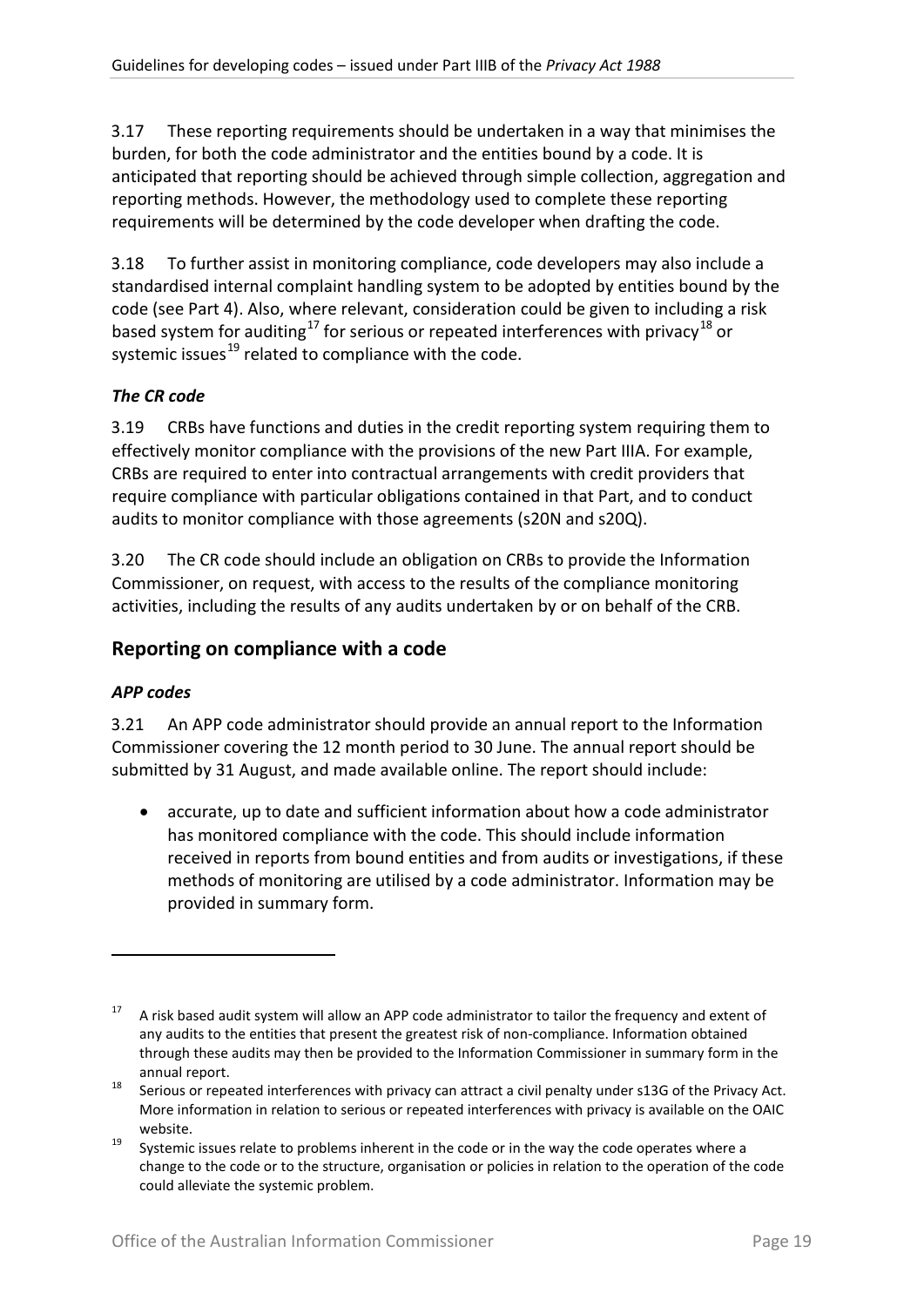- aggregated information about systemic issues, or serious or repeated interferences with privacy that occurred during the reporting period
- where information regarding a code's effectiveness in achieving compliance has significantly changed from the last report, a description of the change and any proposed process or practice to address the change.

3.22 If reports are not provided to the Information Commissioner or they indicate a lack of compliance with a registered APP code, this may inform a decision by the Information Commissioner to review, vary or remove the registered APP code.

#### *The CR code*

3.23 To ensure effective transparency and accountability, the CR code should require CRBs to produce and publish online annual reports that contain aggregated statistical information relating to compliance, complaints and the effectiveness of the credit reporting system. These reports should contain an overview of CRBs' compliance monitoring activities and aggregated information about any systemic issues, or serious and repeated interferences with privacy that occurred during the reporting period. The CR code should outline what information is required in the reports.

3.24 If reports are not produced and published or they indicate a lack of compliance with the registered CR code, this may inform a decision by the Information Commissioner to review or vary the registered CR code.

#### *General*

3.25 Entities bound by an APP code or the CR code, as well as a code administrator (or CRB), should report systemic issues or serious and repeated breaches of the code to the Information Commissioner as soon as they become aware of them.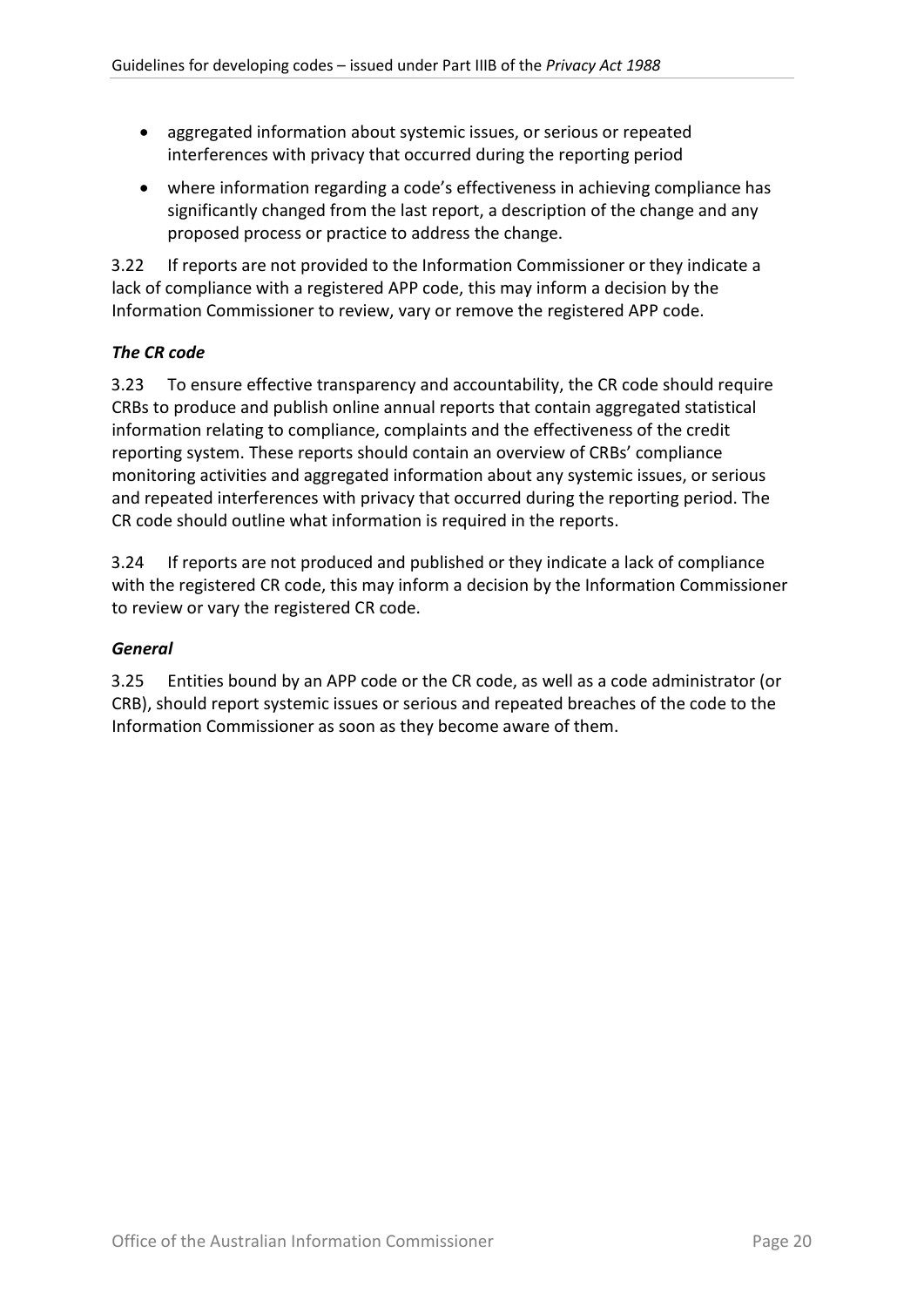# <span id="page-24-0"></span>**Part 4 – Standardised internal privacy complaint handling**

# <span id="page-24-1"></span>**Privacy complaint handling under the Privacy Act**

#### *Privacy complaint handling by APP entities*

4.1 APP entities are required to take reasonable steps to implement practices, procedures and systems to deal with privacy-related inquiries or privacy complaints from individuals, including in relation to a registered code that the entity is bound by (APP 1.2). The Information Commissioner generally expects that an individual's privacy complaint will follow a three-stage process:

- 1. The individual first makes a privacy complaint to the APP entity.
- 2. If the individual is not satisfied with the outcome, the individual may make a privacy complaint to a recognised external dispute resolution (EDR) scheme<sup>[20](#page-22-3)</sup> of which the APP entity is a member.
- 3. If the APP entity is not a member of a recognised EDR scheme, or the individual is not satisfied with the outcome of the EDR process, the individual may make a privacy complaint to the Information Commissioner under s 36 of the Privacy Act.

4.2 The Information Commissioner can decline to investigate a privacy complaint on a number of grounds, including:

- where the individual did not first make a privacy complaint to the APP entity
- if the Information Commissioner considers that the privacy complaint is already being dealt with by a recognised EDR scheme
- if the complaint would be more effectively or appropriately dealt with by a recognised EDR scheme of which the APP entity is a member (s 41(1)(dd).

#### *Privacy complaint handling by CRBs and credit providers*

4.3 The Privacy Act contains more prescriptive requirements for CRBs' and credit providers' privacy complaint handling processes. Like APP entities, CRBs and credit providers are required to implement practices, procedures and systems to deal with privacy-related enquiries or complaints from individuals (ss 20B(2) and 21B(2)). In addition, Division 5 of Part IIIA of the Privacy Act sets out how CRBs and credit providers must deal with privacy complaints about credit-related information.

<span id="page-24-2"></span><sup>&</sup>lt;sup>20</sup> The Privacy Act gives the Information Commissioner the discretion to recognise EDR schemes to handle privacy-related complaints and to decide not to investigate an act or practice if a complaint about the act or practice is being dealt with by a recognised EDR scheme or would be more effectively or appropriately dealt with by a recognised EDR scheme. For more information see Parts IV and V of the Privacy Act.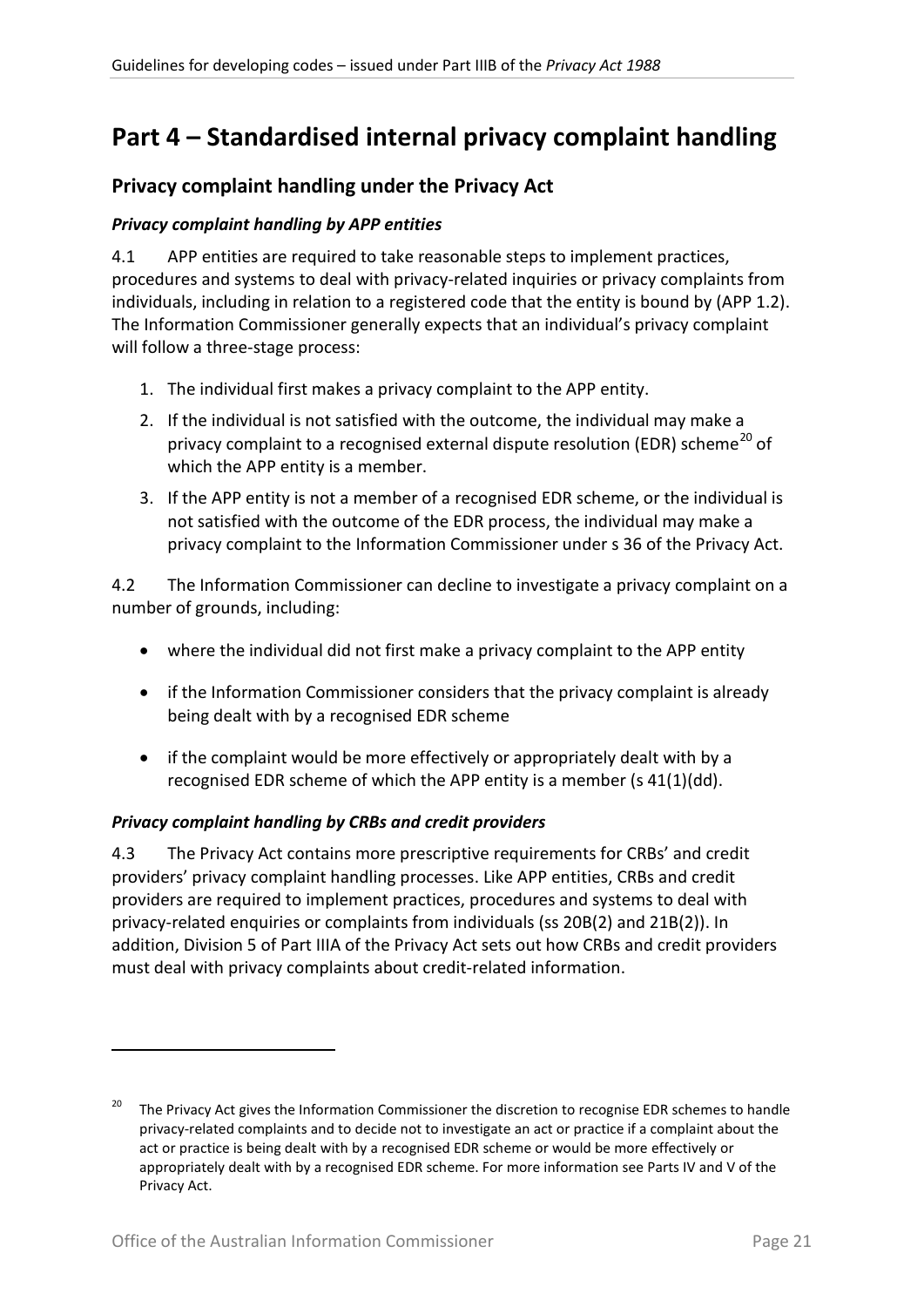4.4 Credit providers must also be members of a recognised EDR scheme to be able to disclose information to CRBs (s21D).

4.5 The general privacy complaint-handling scheme for credit-related complaints is modified for CRBs and credit providers where the privacy complaint relates to an individual's request for access to or correction of their credit-related information. If an individual requests access to or correction of their credit-related information and the request is refused, the Privacy Act does not require the individual to then make a privacy complaint to the credit reporting body or credit provider. Rather, the individual may make a privacy complaint directly to a recognised EDR scheme of which the credit reporting body or credit provider is a member, or to the Information Commissioner (s 40(1B)).

#### *How the Information Commissioner investigates privacy complaints*

4.6 Code developers, code administrators and entities bound by a registered code who require more information about the handling of privacy complaints by the Information Commissioner, should consult guidance issued by the Information Commissioner, such as the *[Privacy Complaints Practice and Procedure Manual](http://webarchive.nla.gov.au/gov/20130904083657/https://www.oaic.gov.au/about-us/corporate-information/privacy-operational/privacy-complaints-practice-and-procedure-manual)*, the *Enforcement Guidelines*, the *Determination Guidelines*, practice notes, case notes and determinations, which are available on the **OAIC's website.**<sup>[21](#page-24-2)</sup>

# <span id="page-25-0"></span>**Developing procedures for standardised internal handling of privacy complaints**

4.7 A code developer may choose to include in a code, standardised provisions for the internal handling of privacy complaints by entities bound by the code and reporting to the Information Commissioner on those complaints (ss 26C(3)(c)–(d) (APP codes) and 26N(3)(b)–(c) (CR code)). A decision to include standardised internal complaint handling procedures will benefit the entities bound by the code, the code administrator, and individuals seeking to make complaints to those entities bound by the code. These procedures will ensure a consistent approach to the internal handling of privacy complaints by all entities bound by the code, and facilitate a code administrator reporting to the OAIC on compliance with the code.

4.8 To keep privacy complaint procedures simple and easy to read, it is advisable that, where appropriate, standardised internal privacy complaint handling procedures cover all Privacy Act related privacy complaints relating to entities bound by the code, rather than just complaints concerning breaches of the code.

4.9 A code may also include standardised procedures relating to complaint referral to external dispute resolution schemes to ensure a consistent approach to managing and reporting these complaints by all entities bound by the code. For example, the code may

<span id="page-25-1"></span><sup>21</sup> Links will be provided to the *Enforcement Guidelines* and the *Determination Guidelines* once they have been published. The OAIC will publish these Guidelines before commencement of the *Privacy Amendment (Enhancing Privacy Protection) Act 2012*.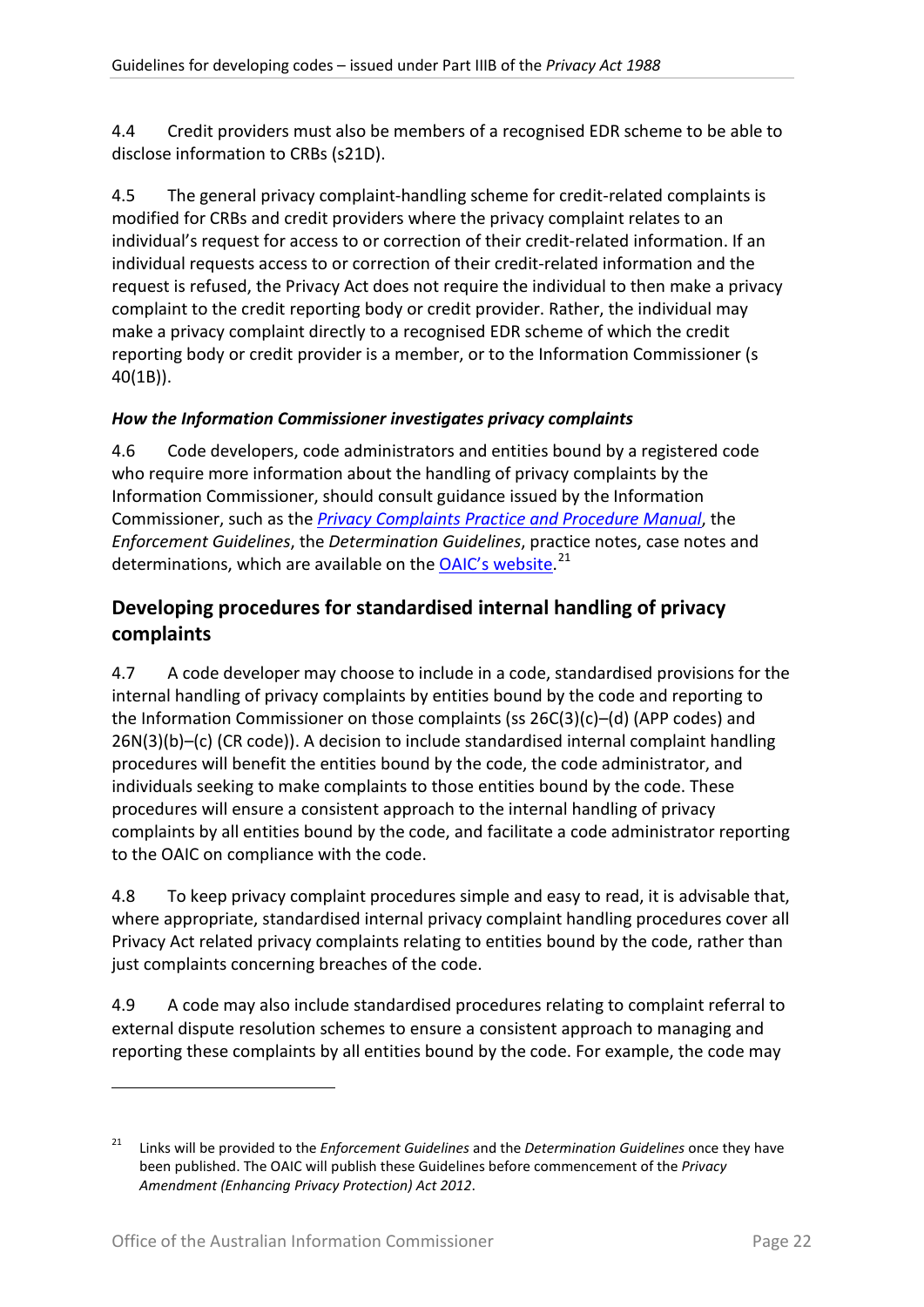require entities bound by the code to be members of an external dispute resolution scheme<sup>[22](#page-25-1)</sup> and specify that if an individual is not satisfied with how their complaint is handled by an entity, the individual can complain to a designated external dispute resolution scheme.

4.10 A registered code which contains standardised procedures for the internal handling of privacy complaints does not affect an individual's right to complain to a recognised external dispute resolution scheme that the entity is a member of, or to the Information Commissioner under Part V of the Privacy Act.

#### *Standardised internal handling of privacy complaints*

4.11 For codes that contain standardised procedures related to the internal handling of privacy complaints, code developers should ensure these procedures are consistent with the following requirements:

- internal privacy complaint handling processes should be clearly outlined, including how privacy complaints are made to an entity and how they will be dealt with by that entity. This may include the process for lodging privacy complaints, timeframes for investigating and responding to privacy complaints, the criteria used for assessing privacy complaints and how privacy complaints may be resolved
- clarification that the internal complaint handling process does not remove the right of individuals to make a privacy complaint to a recognised EDR scheme that the entity is a member of, or to the Information Commissioner under Part V of the Privacy Act
- provide for privacy complaints to be handled by staff with appropriate training
- ensure that an adequate explanation of the privacy complaint process is provided to the individual
- allow privacy complaints to be handled with as little formality and technicality, and as quickly as a proper consideration of the privacy complaint permits
- ensure that the privacy and confidentiality of information collected in the course of investigating and managing privacy complaints is maintained. For example, by outlining how entities would handle and secure that information and the circumstances under which it may be provided to third parties and handled internally
- ensure that the investigation and resolution of privacy complaints is conducted with procedural fairness. For example, privacy complaint decisions are made on the basis of specific criteria and relevant information before the entity

1

<span id="page-26-0"></span><sup>&</sup>lt;sup>22</sup> Note it is mandatory for credit providers to be members of an external dispute resolution scheme to participate in the credit reporting system (s 21D(2)(a)(i)).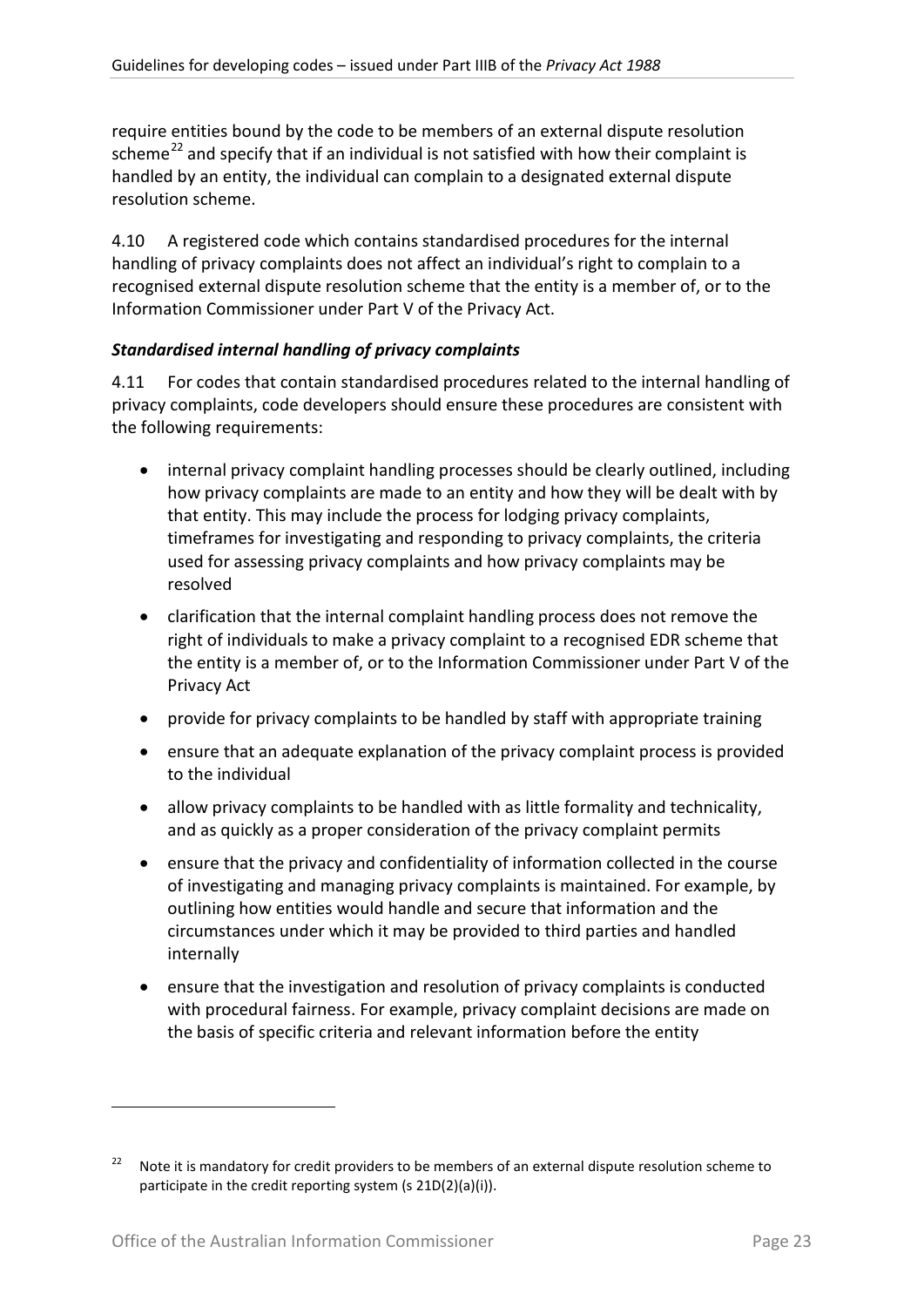• ensure appropriate tracking of privacy complaints so that privacy complaints are dealt with in a timely way, and can be easily reported on.

4.12 If a standardised privacy complaint process is adopted, it should be accessible to all individuals by:

- making the procedures simple for individuals to follow and use, and providing information about those procedures in a variety of accessible formats
- allowing individuals to make contact with the entity handling the privacy complaint through a variety of communication channels
- providing individuals with assistance to make a written privacy complaint on paper or via e-mail where applicable
- providing appropriate facilities and assistance for disadvantaged individuals or those with additional needs, such as free access to interpreters.

4.13 If a code contains standardised internal privacy complaint handling procedures, whether the procedures are consistent with the above criteria will be a relevant consideration in the Information Commissioner's decision to register a code.

#### *Reporting of privacy complaints*

#### *APP codes*

4.14 After the end of each financial year, the Information Commissioner must give the Minister a report on the operations of the OAIC during that year (the OAIC's Annual Report), which includes information about the operation of registered APP codes that contain standardised procedures for making and dealing with privacy complaints (ss 30 and 32(1)(b) of the *Australian Information Commissioner Act 2010*). This information includes details about the number of privacy complaints made under these codes, their nature and outcome. The Information Commissioner seeks to report on all APP codes in the Annual Report not just those with standardised internal complaint handling procedures.

4.15 The most efficient way in which the Information Commissioner is able to provide the necessary information in the Annual Report is from reports provided by APP code administrators to the Information Commissioner. The provision, by APP code administrators, of annual reports about the operation of codes is already discussed at paragraphs [3.21–](#page-22-4)3.22*.*

#### *The CR code*

4.16 The Information Commissioner seeks to report on the CR code in the OAIC's Annual Report. It is expected that the CR code would require CRBs to include information about the number, nature and outcome of complaints in the annual reports they are required to produce. This information will assist the Information Commissioner in reporting on the CR code. The provision, by CRBs, of annual reports about the operation of codes is discussed at paragraphs 3.23–3.24.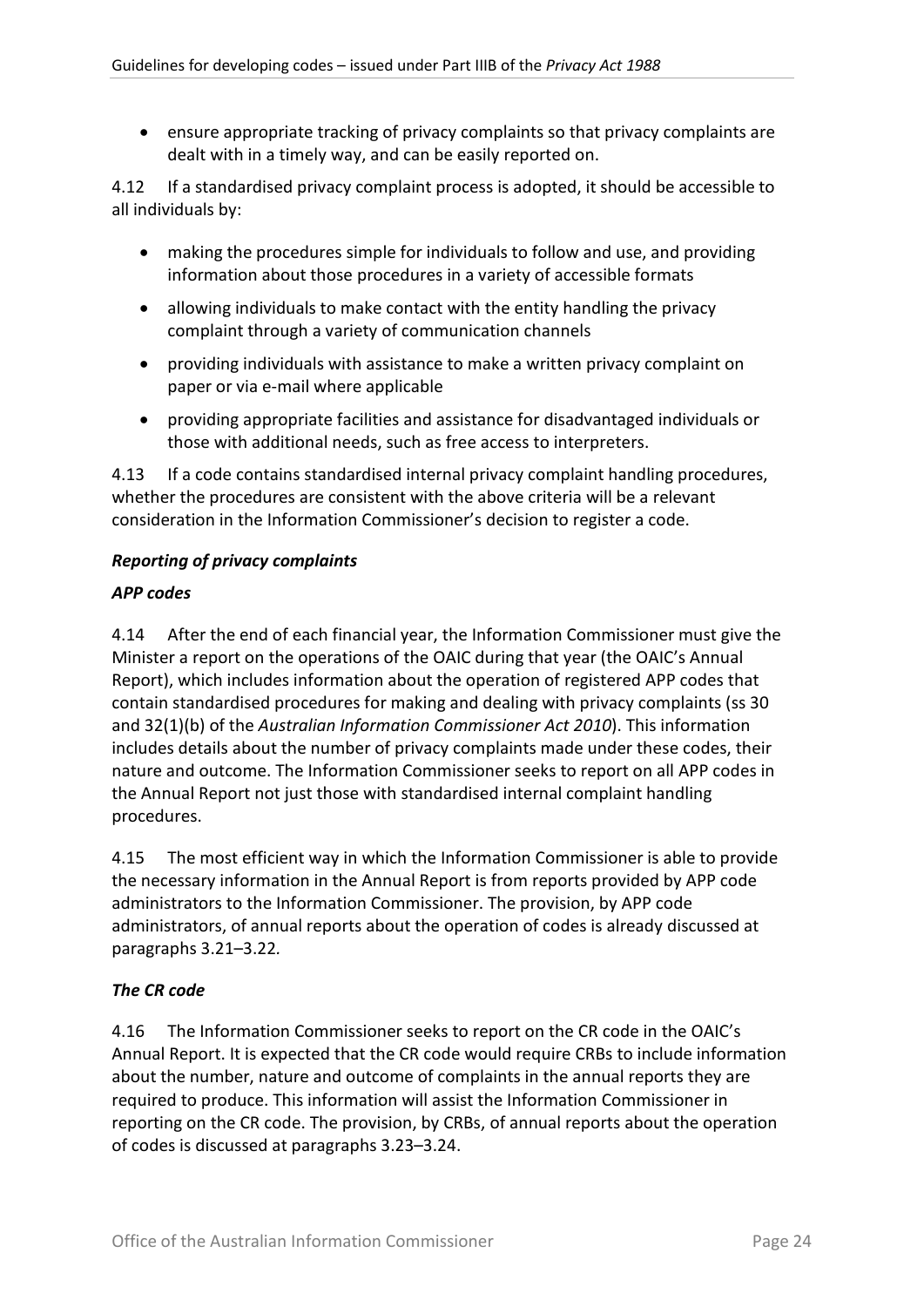# <span id="page-28-0"></span>**Part 5 – Applying for registration of a code**

# <span id="page-28-1"></span>**Application for registration of a code**

5.1 A code is binding and comes into force once it is registered by the Information Commissioner. A code developer must apply to the Information Commissioner for the registration of a code (ss 26F(1) (APP codes) and 26Q(1) (CR code)). When the Information Commissioner receives an application for registration of a code, the code and any supporting documents, will be published on the OAIC website while the Information Commissioner consider the application.

5.2 The registration of a code is at the discretion of the Information Commissioner (ss 26H(1) (APP codes) and 26S(1) (CR code)). Each code will be assessed by the Information Commissioner on its merits.

5.3 A code developer is required to undertake a public consultation before making an application to register a code (see paragraphs [2.18](#page-11-3)[–2.265](#page-13-2)). In deciding whether to register the code, the Information Commissioner may also consult any person he or she considers appropriate (ss 26H(2)(a) (APP codes) and s 26S(2)(a) (CR code)).

5.4 A code developer may, with the Information Commissioner's consent, vary a code at any time before the Information Commissioner registers the code (ss 26F(4) (APP codes) and 26Q(4) (CR code)). This allows a code developer to make variations that respond to concerns or comments made by the Information Commissioner or others. Even if variations are made to the code at the suggestion of, or in response to comments from, the Information Commissioner, this does not affect the Information Commissioner's discretion to register the code.

# <span id="page-28-2"></span>**The form and manner of the application**

5.5 An application for the registration of a code must be made in the form and manner specified by the Information Commissioner and must be accompanied by the information specified by the Information Commissioner (Sections 26F(3) (APP codes) and 26Q(3) (CR code)).

5.6 An application to register a code must be made in writing.<sup>[23](#page-26-0)</sup> There is no formal application form to complete; however, the application would normally consist of a letter addressed to the Information Commissioner which sets out:

<span id="page-28-4"></span>• the name of the code developer or entity that is applying for registration of the code

1

<span id="page-28-3"></span><sup>&</sup>lt;sup>23</sup> The Information Commissioner prefers receipt of all documentation in electronic format, preferably in Microsoft Word, in addition to any other format. As well, formatting of documentation that will assist making it as accessible as possible when published on the web is preferred. The OAIC can be contacted for assistance relating to the preferred formatting.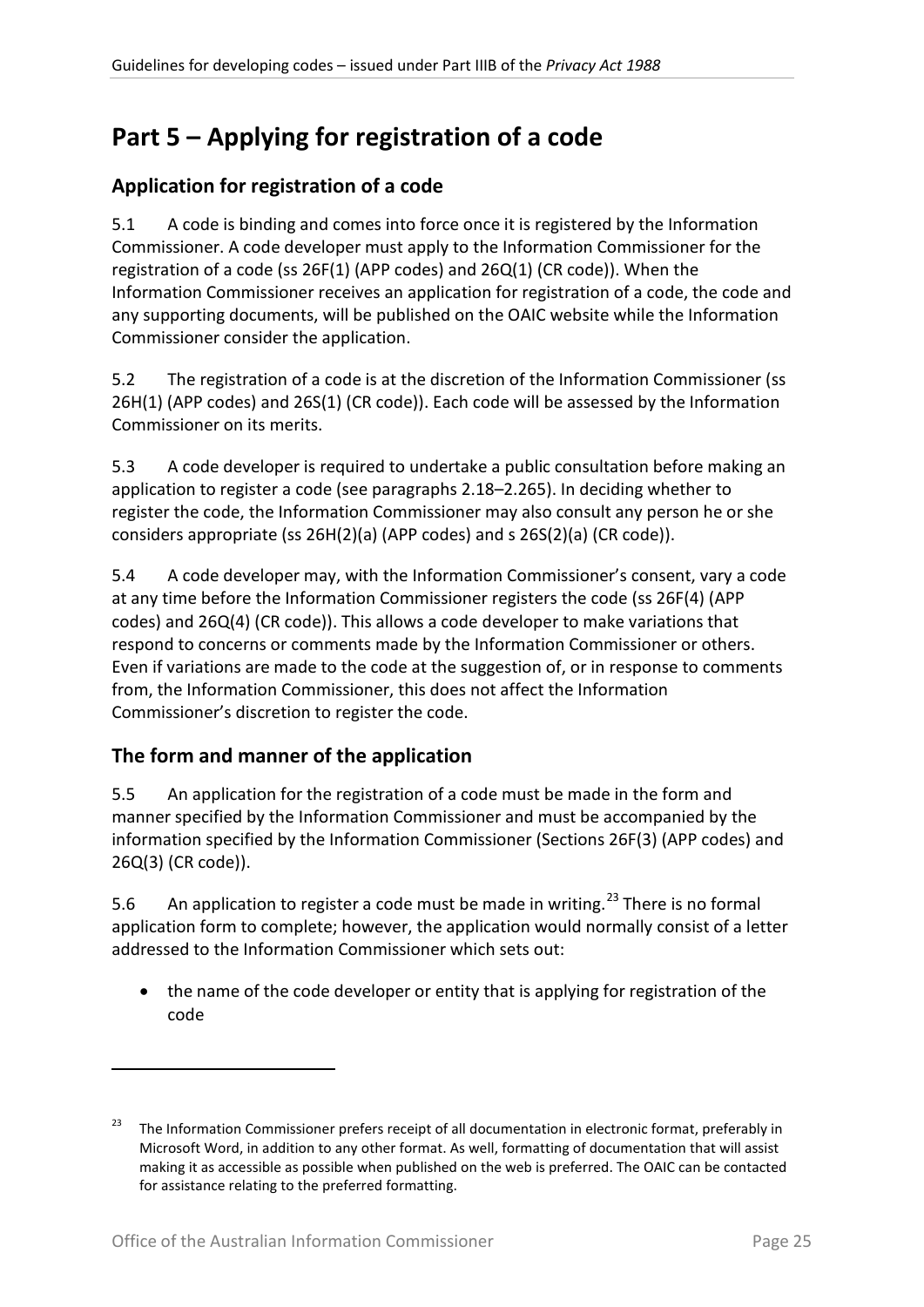- a request by the code developer for the Information Commissioner to consider the code for registration
- the type of code which is the subject of the application (APP code or the CR code)
- the preferred title of the code
- the name of the entity that will be a code administrator.
- 5.7 The application must also include the following documentation:
	- a copy of the code
	- submissions received during consultation
	- a statement of consultation (see paragraph [2.25\)](#page-13-3)
	- a copy of any explanatory material that has been prepared in relation to the code
	- if all of the requirements in these guidelines are not met, a statement explaining why those requirements have not been met or why they are not relevant
	- any other material that may be relevant to the Information Commissioner's decision to register the code.

# <span id="page-29-0"></span>**Matters the Information Commissioner will consider in deciding whether to register a code**

5.8 In deciding whether to register a code, the Information Commissioner will consider whether the code meets the requirements set out in Part IIIB of the Privacy Act. The Information Commissioner will also consider whether the code meets the requirements set out in these guidelines.

<span id="page-29-1"></span>5.9 In deciding whether to register a code, the Information Commissioner may consult any person the Information Commissioner considers appropriate (ss 26H(2)(a) (APP codes) and 26S(2)(a) (CR code)). The Information Commissioner will name all parties consulted with under ss 26H(2)(a) and 26S(2)(a) in an explanatory statement accompanying the decision to register a code.

<span id="page-29-2"></span>5.10 In deciding whether to consult prior to registering a code, the Information Commissioner will consider the extent to which entities that will be bound by the code and members of the public have been given an opportunity to comment. If considered appropriate, the Information Commissioner may consult industry groups that represent those that will be bound by the code, advocacy associations that represent the interests of the community, and others that have an interest or who may be affected by the registration of the code.

5.11 See the Appendix for a non-exhaustive checklist of matters the Information Commissioner will consider when deciding whether to register a code.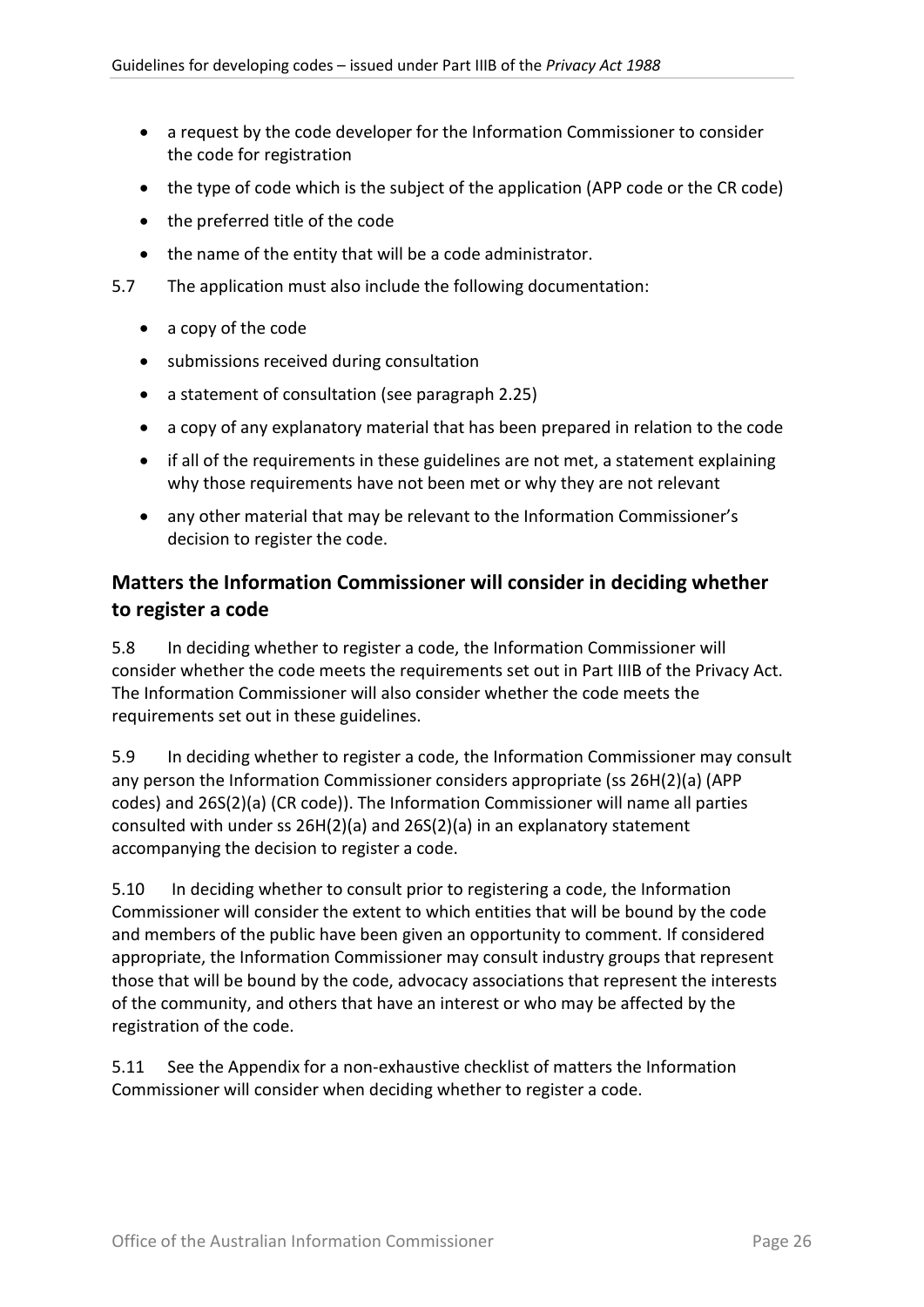# <span id="page-30-0"></span>**Timeframes**

5.12 The Information Commissioner will acknowledge receipt of the application in writing. Timeframes for assessing a code application will vary depending on a number of factors, including:

- the length and complexity of the code, the application and any accompanying materials
- the comprehensiveness of the consultation process undertaken by a code developer – if the Information Commissioner is not satisfied that an adequate consultation has been undertaken, the Information Commissioner may request that additional consultation occur, or conduct his or her own consultation
- whether all documentation has been provided to the OAIC at the time the code is submitted for registration.

# <span id="page-30-1"></span>**Notification**

5.13 The Information Commissioner will notify the code developer of a decision to register the code in writing. The decision will include the date when registration is to take effect. Upon registration of a code, the Information Commissioner will publish an explanatory statement outlining the reasons for approving the code.

5.14 The Information Commissioner will also notify the code developer of a decision not to register a code. The Information Commissioner's notice will include reasons for that decision (ss 26H(3) (APP codes) and 26S(3) (CR code)).

# <span id="page-30-2"></span>**The Codes Register**

5.15 The Privacy Act requires the Information Commissioner to keep a register, known as the Codes Register, which includes all APP codes and the CR code the Information Commissioner has decided to register (s 26U(1)). Where the Information Commissioner approves a variation to an APP code or CR code, the Codes Register will include the relevant code as varied (ss 26J(6)(b) (APP codes) and 26T(5)(b) (CR code)). However, the Codes Register will not include any code that the Information Commissioner has removed from the Register (s 26U(2)). Variations and the removal of codes are discussed in Part 6.

5.16 The Codes Register will always include one, and only one, CR code (s 26S(4)).

5.17 The Codes Register, including the full content of any registered APP codes and the registered CR code will be made publicly available on the OAIC's website: [www.oaic.gov.au](http://www.oaic.gov.au/) (s 26U(3)).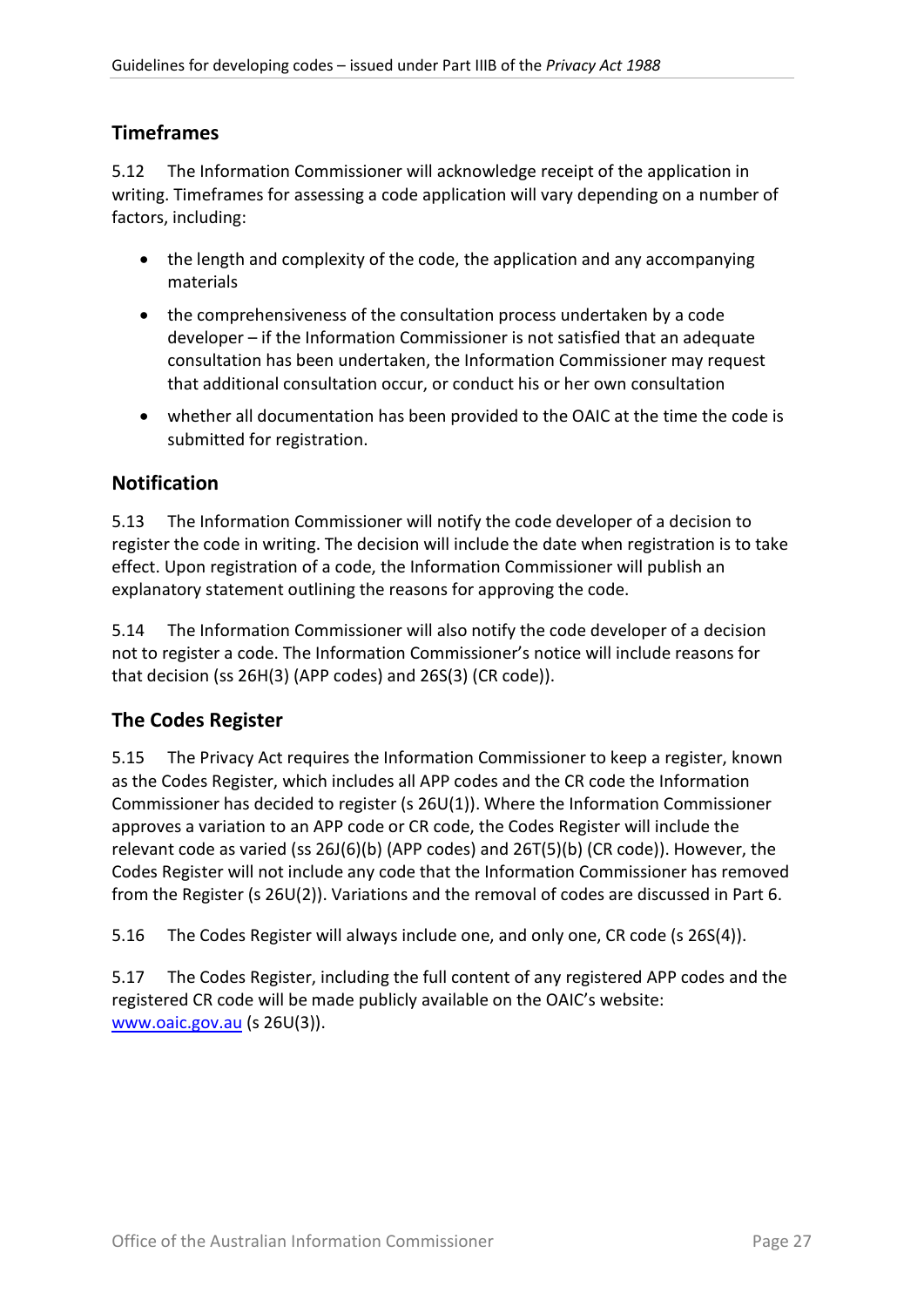# <span id="page-31-0"></span>**Registration of codes – what this means**

5.18 An APP code and the CR code come into force once they are registered by the Information Commissioner on the Codes Register. Once in force, the codes are legally binding for identified entities (ss 26B(1) (APP codes) and 26M(1) (CR code)).<sup>[24](#page-28-3)</sup>

5.19 The Privacy Act states that registered codes are legislative instruments. Legislative instruments must be registered on the Federal Register of Legislative Instruments – (FRLI).[25](#page-31-2) The Information Commissioner is responsible for registering the code on the FRLI.

5.20 This means that there is a double registration process for codes – first on the Codes Register and then registration as a legislative instrument on the FRLI. However, ss 26B(3) (APP codes) and 26M(3) (CR code) state that:

- the code comes into force on the day it is registered on the Codes Register or
- on a later date specified in the code registered on the Codes Register, even if this is before the date it is registered on the FRLI.

# <span id="page-31-1"></span>**Review by the Administrative Appeals Tribunal**

5.21 A code developer can make an application to the Administrative Appeals Tribunal (AAT) for review of decisions by the Information Commissioner not to register a code (s 96). More information about making an application for review to the AAT is available on the AAT's website: [www.aat.gov.au.](http://www.aat.gov.au/)

<sup>&</sup>lt;sup>24</sup> Also see ss 26C(5) (APP codes) and 26N(5) (CR code) which are declaratory provisions which state that APP codes and the CR code are not legislative instruments. This is because codes are not enforceable until they are registered on the Codes Register. Once the code is registered on the Codes Register by

<span id="page-31-2"></span>the Information Commissioner and comes into force, it will at that point be a legislative instrument.<br>The registration of legislative instruments on FRLI is governed by the *Legislative Instruments Act 2003*.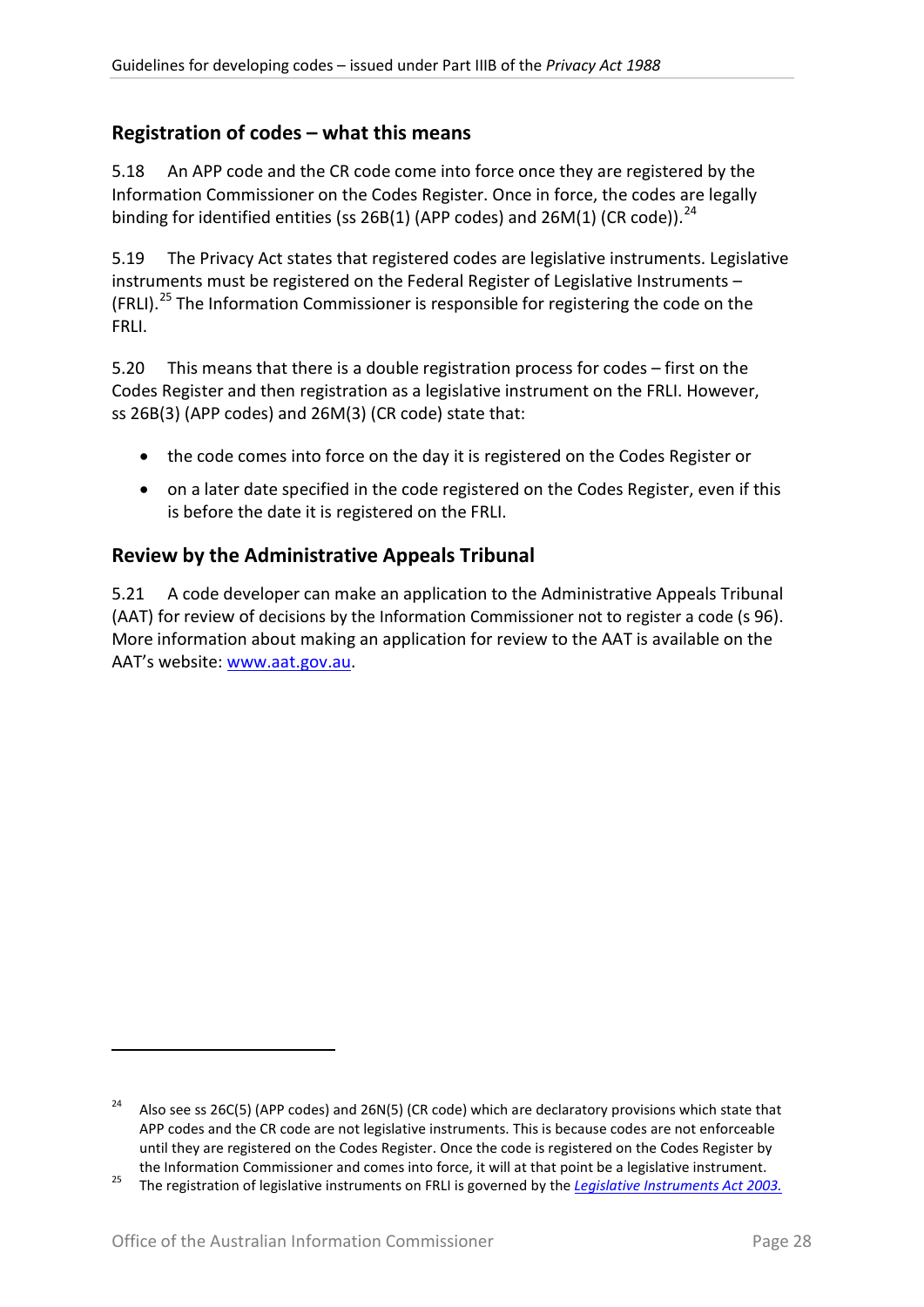# <span id="page-32-0"></span>**Part 6 – Reviewing, varying and removing registered codes**

### <span id="page-32-1"></span>**Review of registered codes**

#### *Review of registered codes initiated by a code administrator*

<span id="page-32-2"></span>6.1 The governance arrangements for both registered APP codes and the CR code should include a code administrator initiating regular independent reviews of the operation of the code. This will ensure the code remains effective and relevant (see paragraphs 3.4–3.5). A code review should be overseen by a suitably independent person and where practicable supported by a steering group which should include at least one representative from a relevant consumer group.

6.2 An independent review of a code should:

- occur at regular intervals, at least every 5 years, and have a scope broad enough to capture all potential issues related to the codes effectiveness and relevance<sup>[26](#page-31-2)</sup>
- include a public consultation process with relevant stakeholders(eg entities bound by the code, individuals who transact with those entities)
- result in a report made publicly available online which outlines:
	- o the issues raised by the review
	- o the findings of the review
	- o the actions taken, or that will be taken, by a code administrator and/or the entities bound by the code to address issues identified by the review.

6.3 A code administrator may also decide to initiate an independent review of a registered code before a regular review is due. For example, a code administrator may initiate an independent review if an audit indicates a lack of compliance with the registered code (see paragraphs 3.18 and 3.19) or a code administrator becomes aware of systemic issues that would justify a review.

#### *Review of registered codes by the Information Commissioner*

6.4 The Information Commissioner may also review the operation of a registered APP code or the registered CR code (s 26W). A review of a registered code may occur where the Information Commissioner becomes aware, amongst other matters:

- of a change in industry practices, technology or consumer expectations that may impact the effective operation of the code
- that there may be a lack of compliance with a registered code.

<span id="page-32-3"></span>6.5 The Information Commissioner may ask a code administrator to assist the review by conducting an investigation and analysis of specific issues and report on those issues.

 $26$  The Information Commissioner should also be kept informed throughout the process.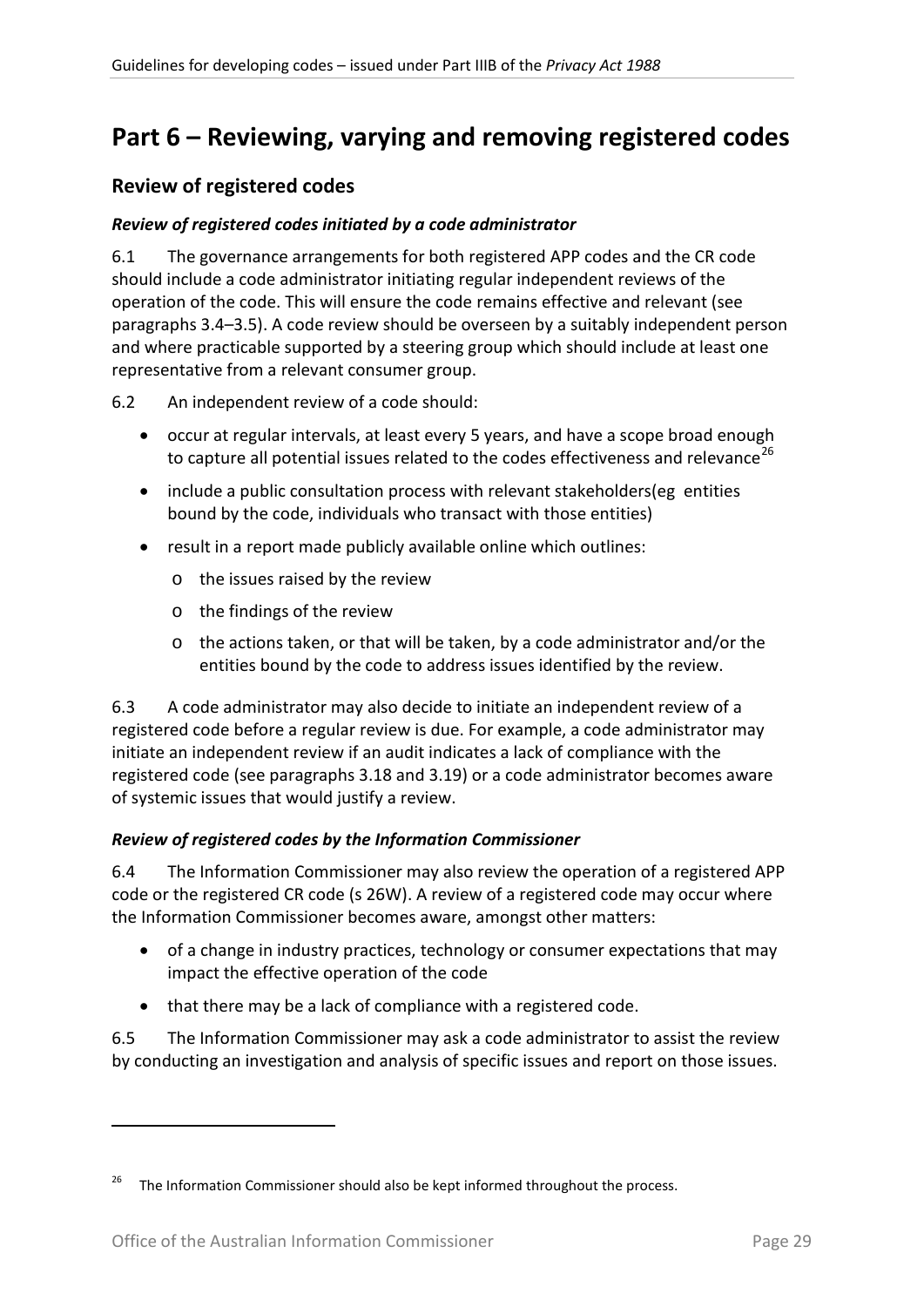This approach may be appropriate where a code administrator's expertise would be helpful to the review.

<span id="page-33-1"></span>6.6 The outcome of any review of a code may inform a decision by the Information Commissioner to approve a variation of a registered APP code or the registered CR code, or to remove a registered APP code from the Codes Register.

# <span id="page-33-0"></span>**Variations to a registered code**

<span id="page-33-2"></span>6.7 The Information Commissioner may approve, in writing, a variation of a registered APP code (s 26J) and or the CR code (s 26T). A variation may occur:

- when a body or association representing one or more entities bound by the registered code (such as a code administrator) applies for a variation
- when an entity bound by the registered code applies for a variation
- on the Information Commissioner's own initiative.

6.8 Where the Information Commissioner decides to vary a registered APP code on the Information Commissioner's own initiative, the variation cannot include provisions that deal with exempt acts or practices (s 26J(3)). However, where an entity or representative body applies for a variation of an APP code, the variation may deal with exempt acts or practices.

6.9 Before deciding whether to approve a variation, the Information Commissioner will undertake a consultation (ss 26J(4) (APP codes) and 26T(3) (CR code)), which may include:

- making a draft of the variation publicly available on the OAIC website
- consulting any person the Information Commissioner considers appropriate about the variation.

<span id="page-33-5"></span>6.10 In deciding whether to consult regarding a variation, the Information Commissioner will consider the extent to which entities bound by the code and members of the public have been given an opportunity to comment on the variation. If considered appropriate, the Information Commissioner may consult industry groups that represent those bound by the code, advocacy associations that represent the interests of the community, and others that have an interest or who may be affected by the variation.

<span id="page-33-4"></span>6.11 In deciding whether to approve a variation, the Information Commissioner will consider the matters specified in these guidelines (ss 26J(5) (APP codes) and 26T(4) (CR code)). The decision will primarily be informed by whether the proposed variation effectively addresses the issues it seeks to resolve.

6.12 See the Appendix for a non-exhaustive checklist of matters the Information Commissioner will consider when deciding whether to vary a registered code.

<span id="page-33-3"></span>6.13 If the Information Commissioner decides to vary a registered code, the Information Commissioner will:

• notify the code administrator, or the person/entity that applied for the variation and the code administrator, of the decision, including the date on which the variation will occur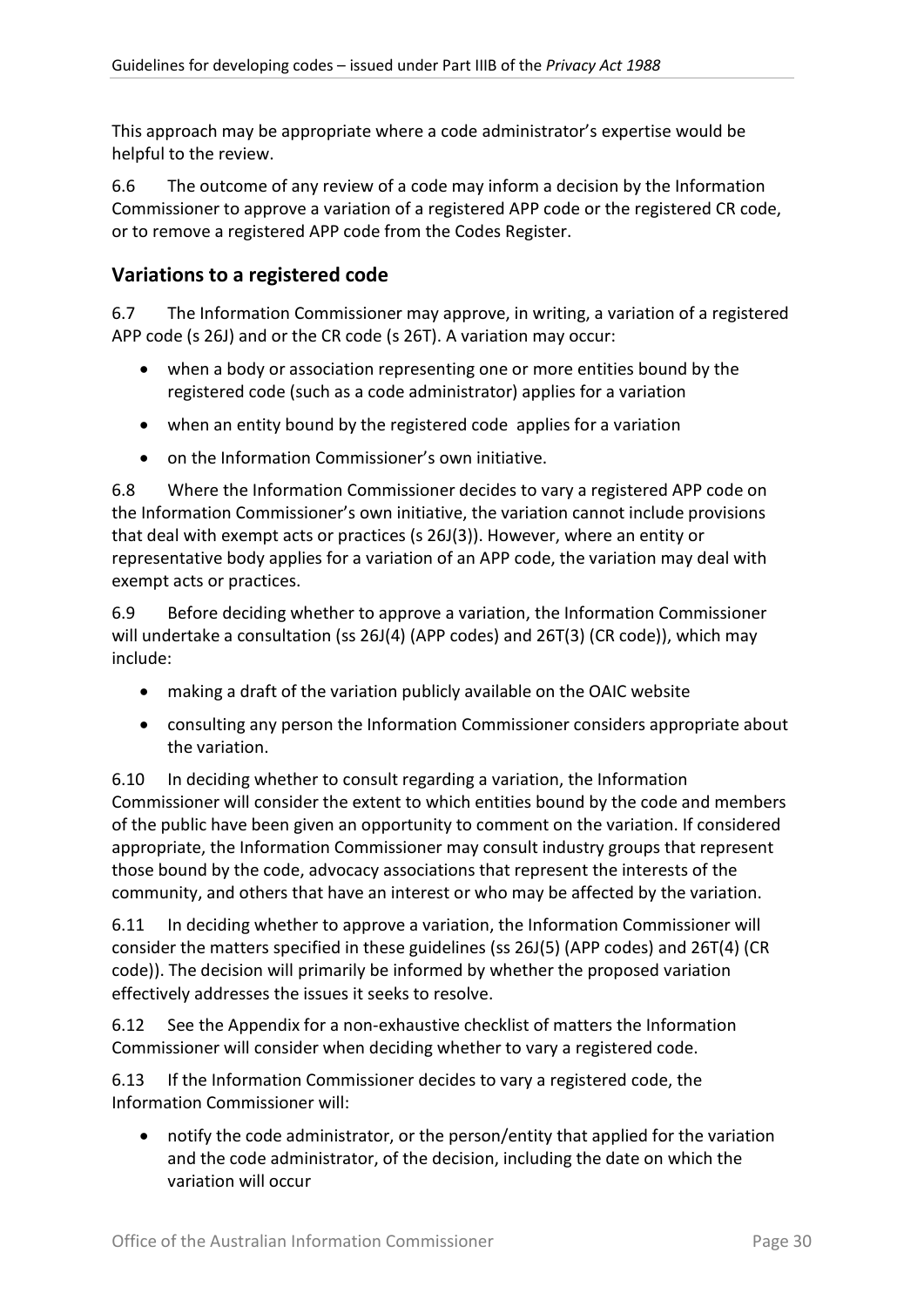- unless the circumstances require that the variation take place in a shorter timeframe, publish a public notice about the proposed variation of the registered code on the OAIC's website at least 28 business days before the registered code is due to be varied. The OAIC will endeavour to publish the variation as soon as practicable to ensure entities have sufficient time to adapt to any variations. During this period, a code administrator will inform the entities that are bound by the registered code of the date of the code's variation
- add the code as varied to the Codes Register and remove the original registered code (ss 26J(6) (APP codes) and 26T(5) (CR code))<sup>[27](#page-32-3)</sup>
- publish a notice on the OAIC's website for 28 days following the date of variation stating that the original registered code has been varied.

# <span id="page-34-0"></span>**The form and manner of the application to vary a registered code**

6.14 An application for a variation of a registered code must be made in the form and manner specified by the Information Commissioner and must be accompanied by the information specified by the Information Commissioner (ss 26J(2) (APP codes) and 26T(2) (CR code)).

<span id="page-34-3"></span>6.15 An application to vary a registered code must be made in writing.<sup>[28](#page-34-1)</sup> There is no formal application form to complete; however, the application would normally consist of a letter addressed to the Information Commissioner which sets out the following:

- the title of the registered code
- the name of the entity bound by the code, or the body/association representing one or more of the entities bound by the code, that is applying for the variation
- the details of the proposed variation
- the reasons for the variation
- any potential consequences resulting from the variation, including the impact on entities bound by the registered code
- details of any consultation carried out with entities bound by the registered code along with other relevant stakeholders.
- 6.16 The application must also include:

<sup>&</sup>lt;sup>27</sup> A variation comes into effect on the day specified in the Information Commissioner's approval. However, as registration is the act that ensures a code is enforceable, the variation cannot take effect before the whole code, as varied, is registered in the Codes Register. The variation itself is not

<span id="page-34-2"></span><span id="page-34-1"></span>registered. The whole code is replaced with a new version of the code that incorporates the variation.<br><sup>28</sup> The Information Commissioner prefers receipt of all documentation in electronic format, preferably in Microsoft Word, in addition to any other format. As well, formatting of documentation that will assist making it as accessible as possible when published on the web is preferred. The OAIC can be contacted for assistance relating to the preferred formatting.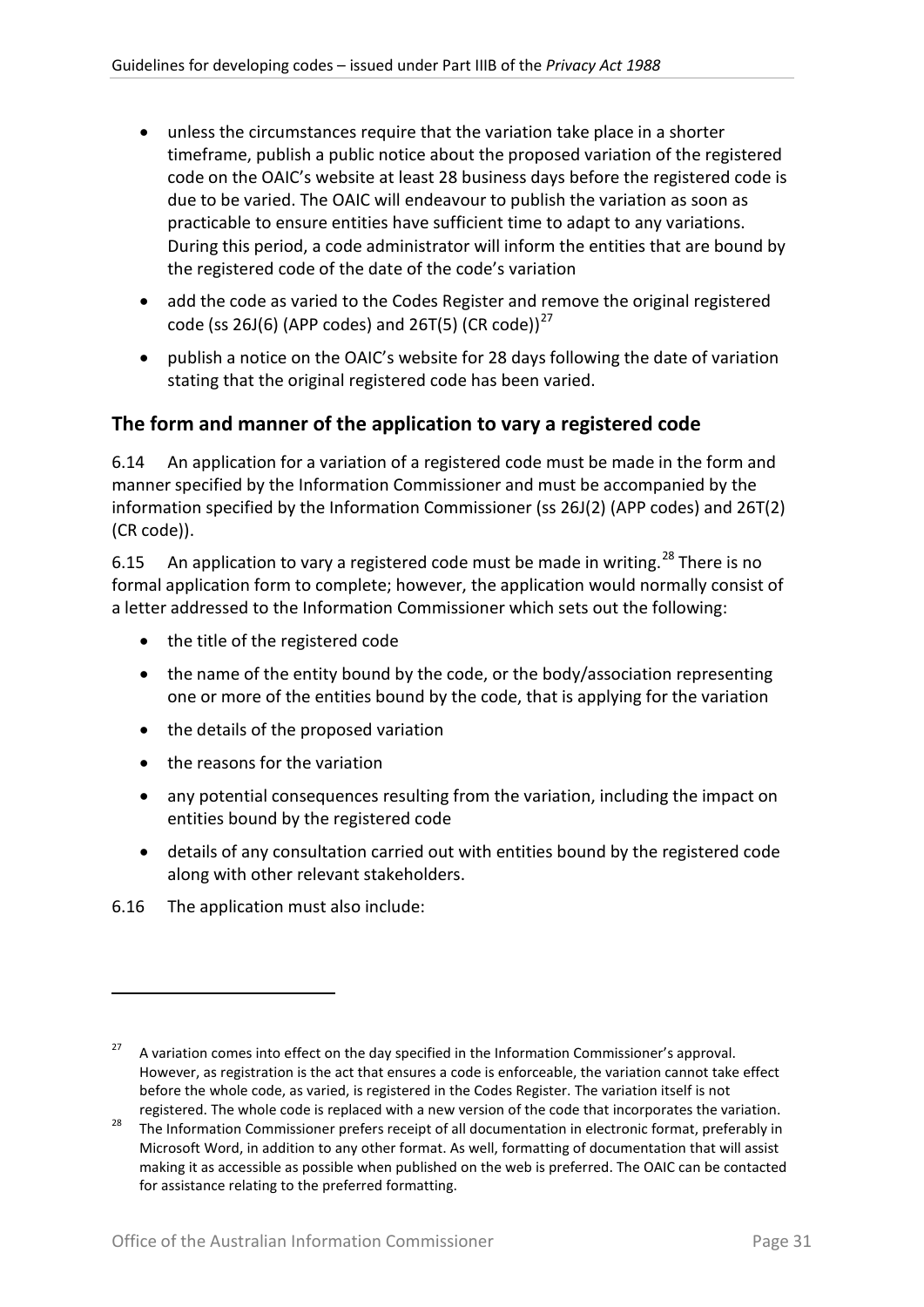- a copy of the variation as a marked up version of the current registered code, unless that is impracticable, and a separate document showing the complete code as varied
- submission received on any consultation undertaken on the variation
- if all of the requirements in these guidelines are not met, a statement explaining why those requirements have not been met or why they are not relevant
- any other material that may be relevant to the Information Commissioner's decision to register the code as varied.

#### <span id="page-35-0"></span>**Removal of a registered APP code**

6.17 The Information Commissioner may remove a registered APP code from the Codes Register (s 26K).<sup>[29](#page-34-2)</sup> In deciding whether to remove a registered APP code, the Information Commissioner will consider the matters specified in these guidelines (s 26K(4)).

6.18 As with a variation, the Information Commissioner can remove a registered APP code:

- on the application of a body or association representing one or more entities bound by the code
- on the application of an entity bound by the code
- on the Information Commissioner's own initiative.

6.19 In removing a registered APP code, the Information Commissioner will undertake a consultation in the same way as for a variation of a registered code (s 26K(3)) (see 6.9).

6.20 For a non-exhaustive checklist of matters set out in these guidelines that will be considered by the Information Commissioner when deciding whether to remove a code from the register see the Appendix.

6.21 If a registered APP code is removed from the register, the Information Commissioner will:

- notify the person or entity that applied for the removal (if applicable), as well as a code administrator, of a decision to remove the registered APP code, including the date on which the removal will occur
- unless the circumstances require that the removal take place in a shorter timeframe, publish a public notice about the proposed removal of the registered APP code on the OAIC's website at least 28 business days before the registered code is due to be removed. During this period, a code administrator should inform the entities that are bound by the registered code of the date of the code's removal from the Codes Register and advise that following this date the registered code will no longer be in force

<span id="page-35-1"></span>1

<sup>&</sup>lt;sup>29</sup> There are no procedures for removing the registered CR code. There will always be a CR code in force. Any changes to the registered CR code will be made by way of variation to the registered CR code.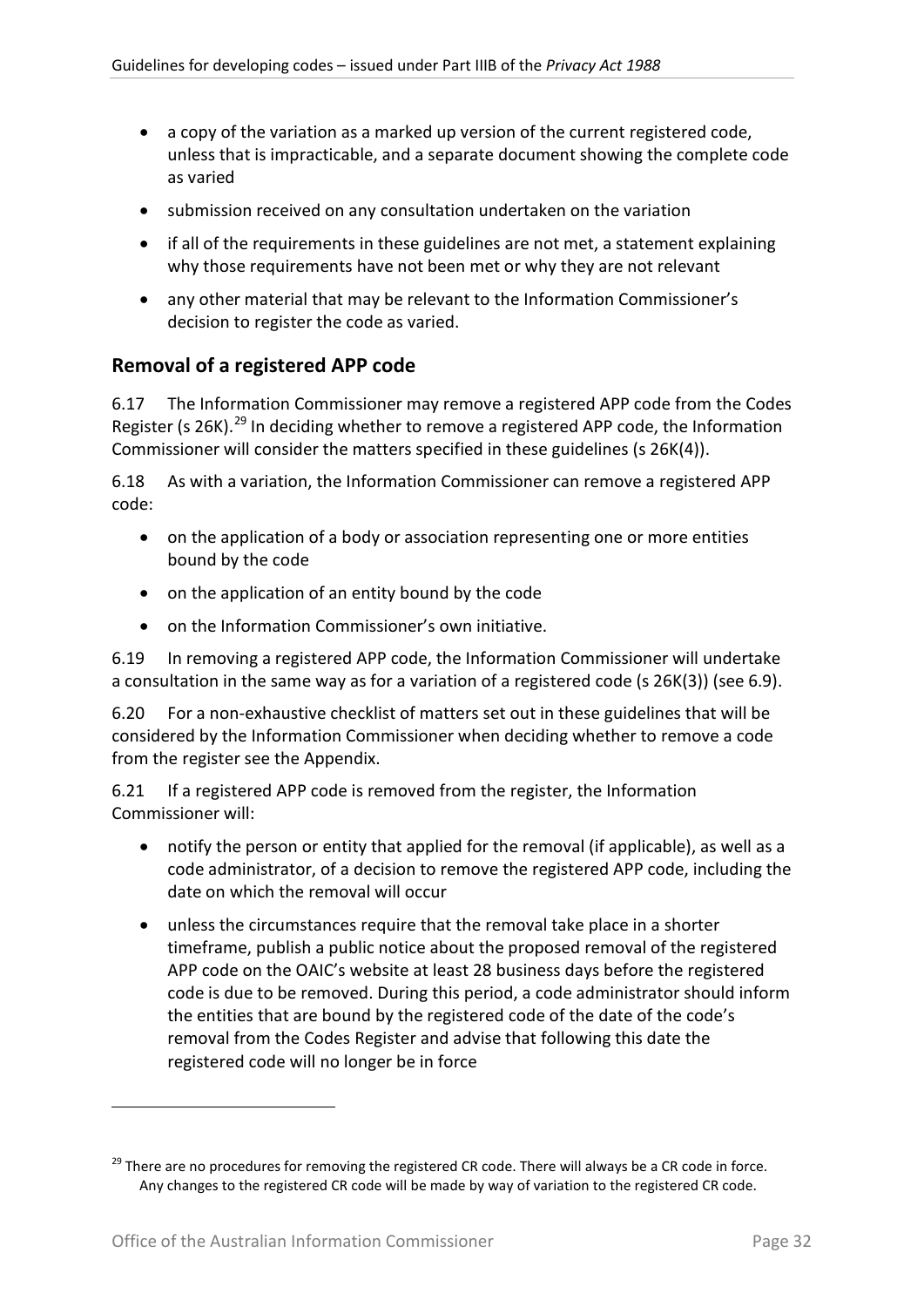- remove the registered APP code from the Codes Register on the specified date
- ensure that the registered APP code is noted as 'ceased' on FRLI
- publish a public notice that the registered APP code has been removed from the Codes Register on the OAIC's website for 28 days following the date of removal.

### <span id="page-36-0"></span>**The form and manner of the application to remove a registered APP code**

6.22 An application for the removal of a registered APP code must be made in the form and manner specified by the Information Commissioner and must be accompanied by such information as is specified by the Information Commissioner (s 26K(2)).

<span id="page-36-1"></span>6.23 An application to remove a registered code must be made in writing.<sup>[30](#page-35-1)</sup> There is no formal application form to complete, however, it is recommended that the application take the form of a letter addressed to the Information Commissioner which sets out the following:

- the title of the relevant registered APP code
- the name of the entity bound by the code, or the body or association representing one or more of the entities bound by the registered APP code applying for the removal
- the reasons for the removal
- any potential consequences resulting from the removal of the registered APP code, including the impact on entities bound by the registered APP code
- details of any consultation carried out with entities bound by the registered APP code along with other relevant stakeholders
- any submissions received during the consultation on removal of the code.

1

The Information Commissioner prefers receipt of all documentation in electronic format, preferably in Microsoft Word, in addition to any other format. As well, formatting of documentation that will assist making it as accessible as possible when published on the web is preferred. The OAIC can be contacted for assistance relating to the preferred formatting.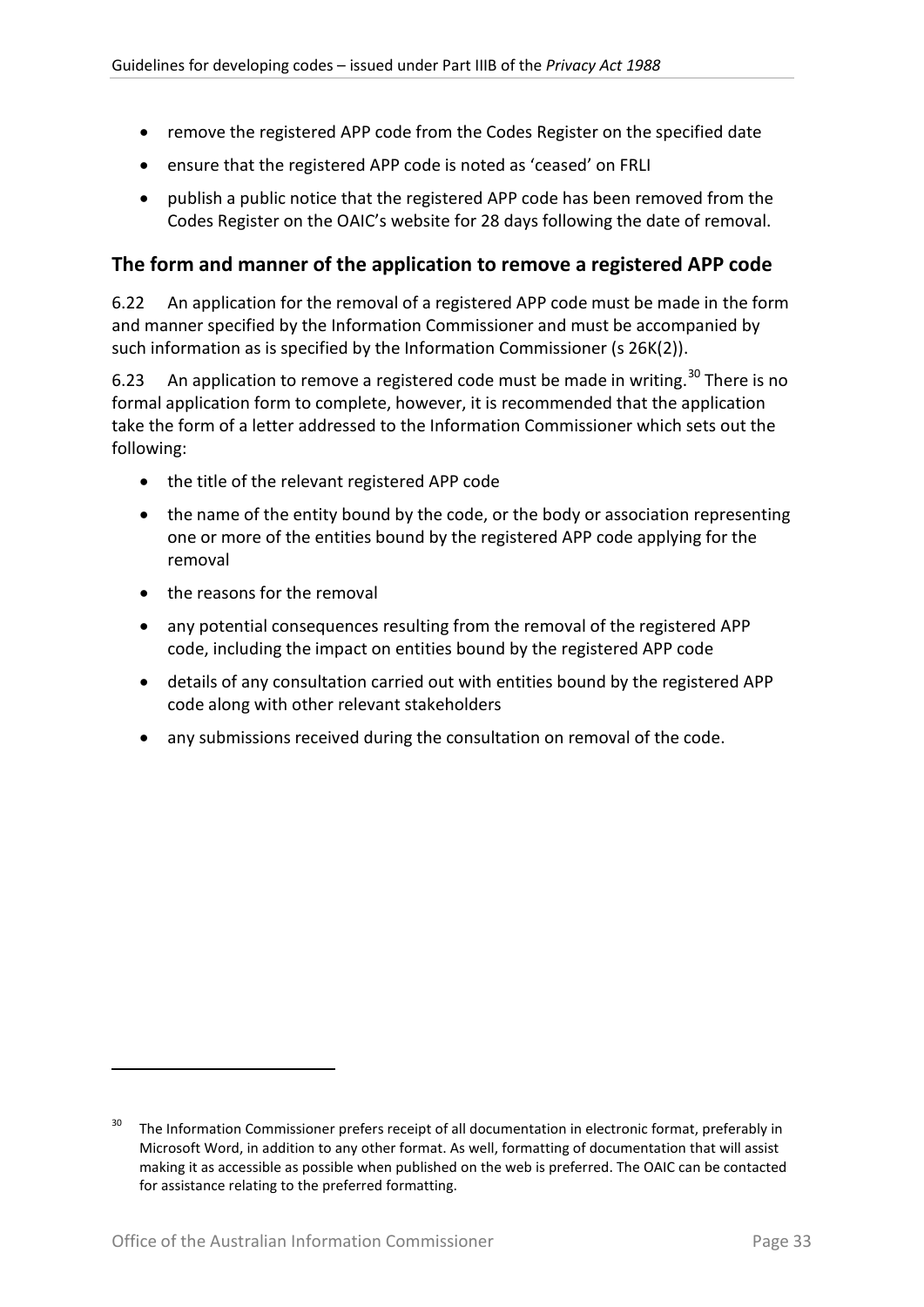# <span id="page-37-0"></span>**Appendix**

# <span id="page-37-1"></span>**Code registration checklist**

This is a checklist of the primary matters the Information Commissioner will consider when deciding whether to register a code. This list is not exhaustive and not all matters apply (eg when the code has been developed by the Information Commissioner).

- whether a code developer has provided all relevant documentation with the application (paragraphs [5.6–](#page-28-4)5.7)
- whether the code satisfies the requirements in Part IIIB of the Privacy Act (Part 2)
- whether there is existing legislation, regulation or a code that covers the same or similar topics that may negate the need to develop a code or may be suitable for adoption without the need to develop a separate code (paragraph 1.12).
- whether there are appropriate governance arrangements in place to administer the code (Parts 3 and 6)
- whether a code developer has demonstrated that they represent the APP entities that will be bound by the code (paragraph 2.39)
- whether there are appropriate reporting mechanisms (paragraphs [3.21–](#page-22-4)3.25)
- whether entities bound by the code are clearly identified (paragraphs 3.6–3.14)
- if there are standardised internal privacy complaint handling procedures, whether they satisfy the matters set out in Part 4
- whether there was initial notification of, and updates on, the code's development (paragraph 1.16)
- whether a code developer satisfied the public consultation requirements and considered views of stakeholders obtained during the consultation (paragraphs [2.18–](#page-11-3)[2.265](#page-13-2))
- whether the code meets the drafting style requirements (paragraphs [2.31–](#page-14-3)[2.34\)](#page-14-4)
- whether the openness and transparency matters have been addressed (paragraphs [2.385](#page-15-3)[–2.378](#page-15-4))
- <span id="page-37-2"></span>• any matters raised by any person whom the Information Commissioner consults (paragraphs [5.9–](#page-29-1)[5.10\)](#page-29-2)